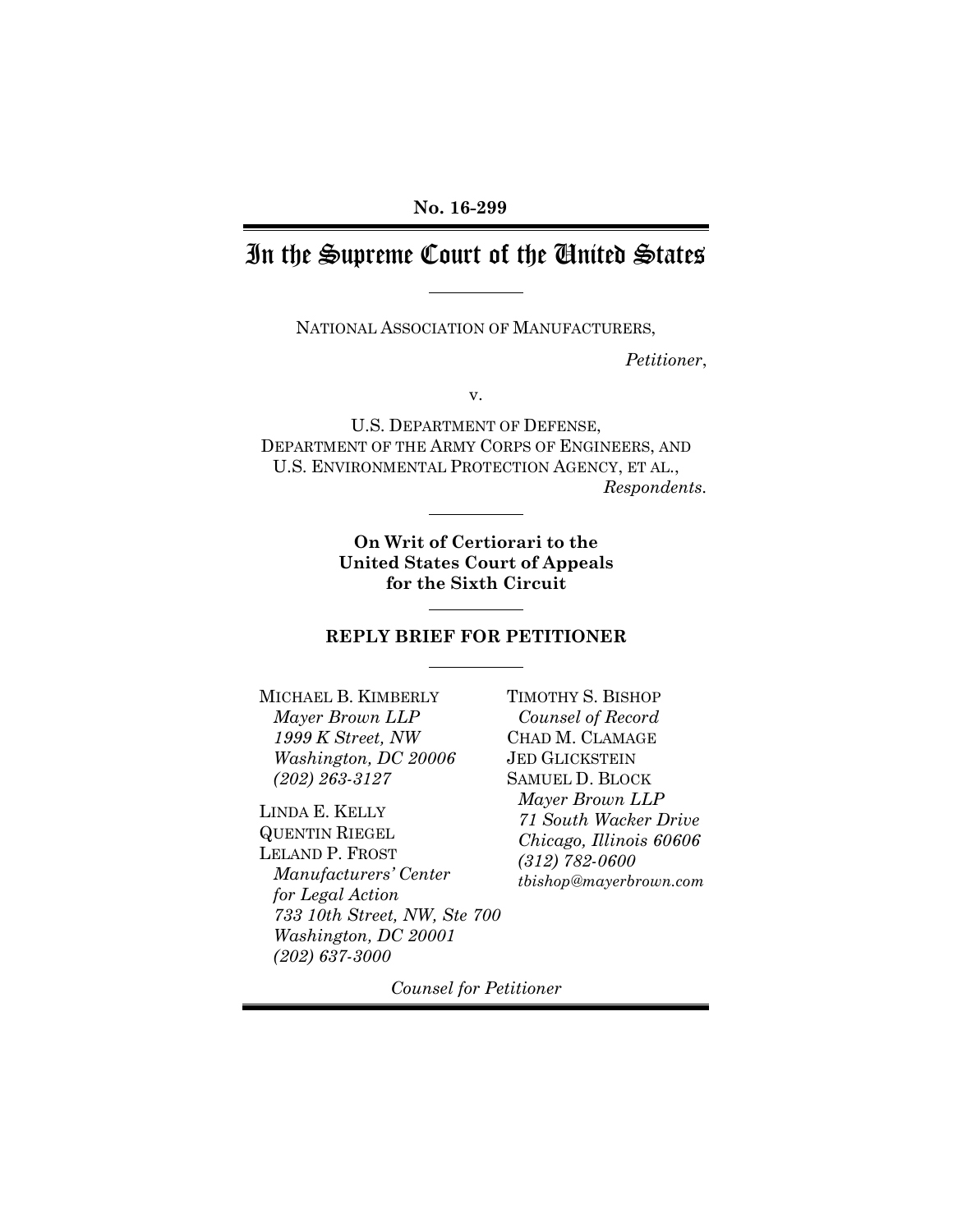### **TABLE OF CONTENTS**

| Ι. | The Sixth Circuit Lacks Jurisdiction Under<br>The Plain Language Of Section $1369(b)(1)$ 1 |  |
|----|--------------------------------------------------------------------------------------------|--|
|    | A. Subsection (E) Does Not Confer Juris-                                                   |  |
|    | B. Subsection (F) Does Not Confer Juris-                                                   |  |
|    | C. Statutory Purpose And Structure                                                         |  |
|    | D. Legislative History Reinforces The                                                      |  |
|    | II. Policy Considerations Favor Interpreting                                               |  |
|    | A. Interpreting Section 1369(b) Textually                                                  |  |
|    | B. A Narrow Reading Is Necessitated By<br>Section 1369(b)'s Preclusion Provision19         |  |
|    | C. A Textual Reading Offers The Benefits<br>Of Multilateral Review Of Agency               |  |
|    | D. The Agencies' Efficiency Arguments Are                                                  |  |
|    |                                                                                            |  |
|    |                                                                                            |  |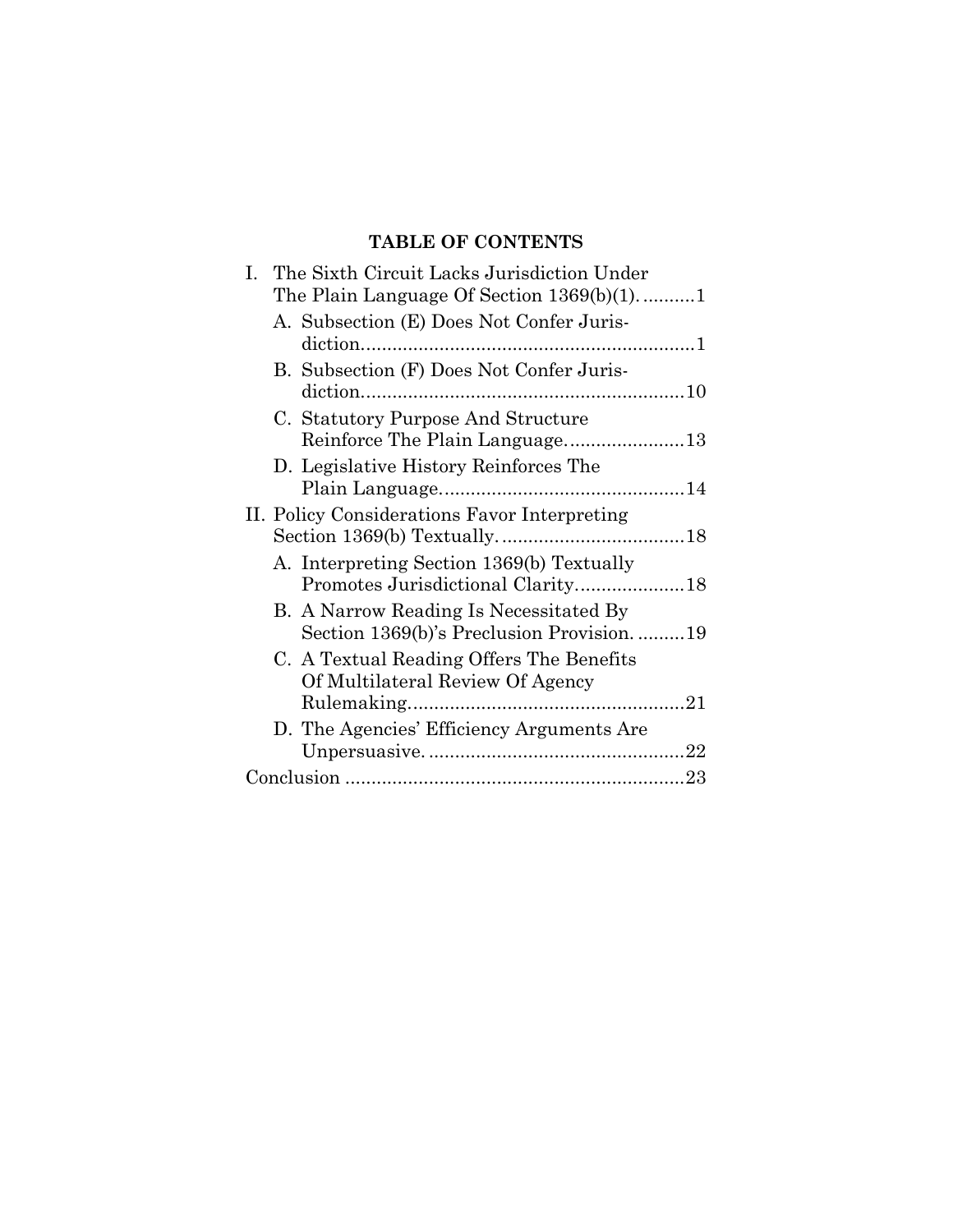## **TABLE OF AUTHORITIES**

# **Page(s)**

### **Cases**

| Advocate Health Care Network v. Stapleton,                             |
|------------------------------------------------------------------------|
| Am. Paper Inst., Inc. v. EPA,                                          |
| Bethlehem Steel Corp. v. EPA,                                          |
| Burrage v. United States,                                              |
| Clark v. Martinez,                                                     |
| Crown Simpson Pulp Co. v. Costle,                                      |
| E.I. du Pont de Nemours & Co. v. Train,                                |
| Florida Power & Light Co. v. Lorion,                                   |
| Friends of the Everglades v. EPA,<br>699 F.3d 1280 (11th Cir. 2012) 10 |
| Gutierrez v. Ada,                                                      |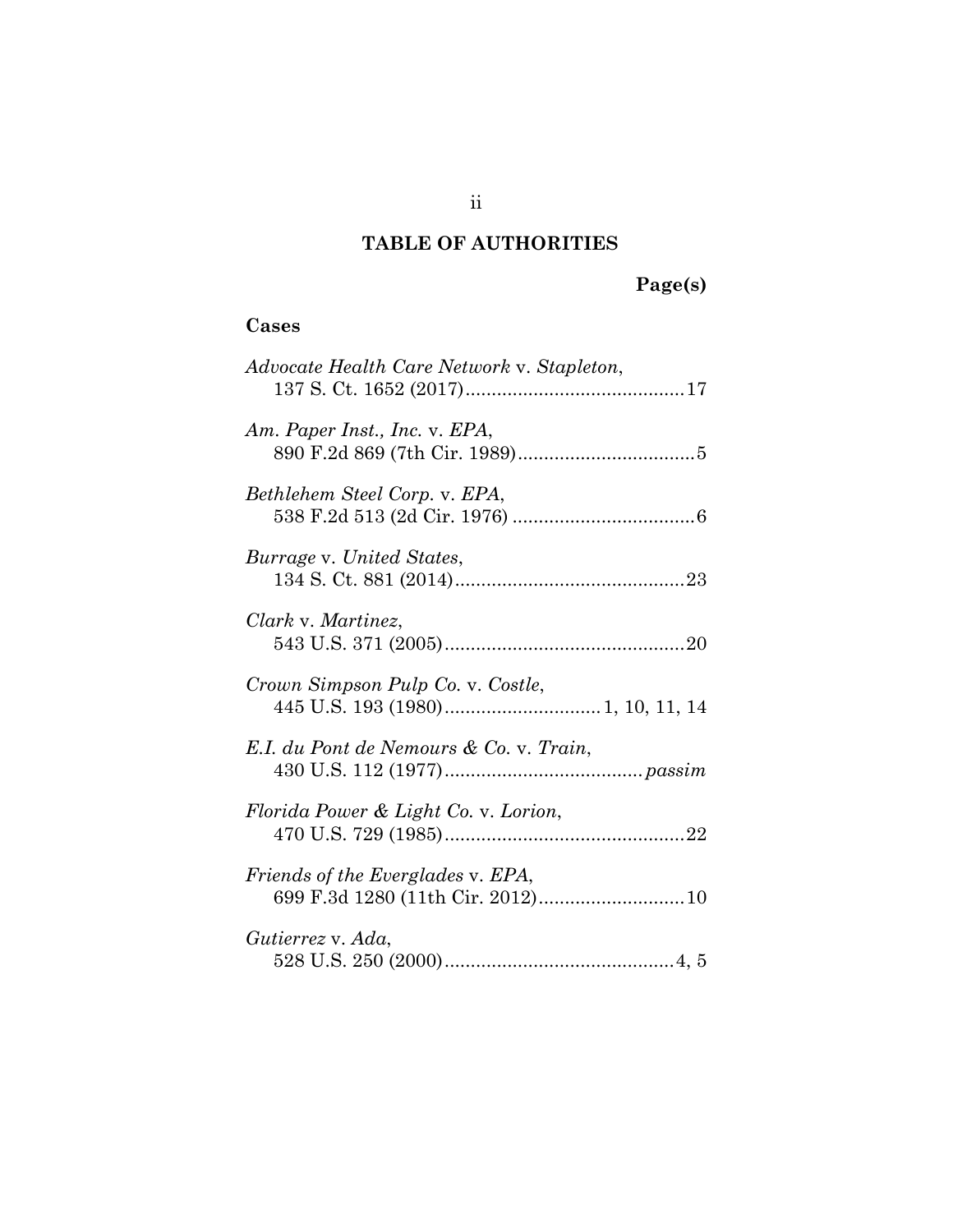| Harrison v. PPG Indus., Inc.,                                        |
|----------------------------------------------------------------------|
| Henson v. Santander Consumer USA Inc.,                               |
| Hertz Corp. v. Friend,                                               |
| Leocal v. Ashcroft,                                                  |
| Longview Fibre Co. v. Rasmussen,<br>980 F.2d 1307 (9th Cir. 1992) 14 |
| McDonnell v. United States,                                          |
| Nader v. EPA,                                                        |
| Nixon v. Mo. Mun. League,                                            |
| NLRB v. SW Gen., Inc.,                                               |
| Nowak v. United States,                                              |
| Nw. Envtl. Advocates v. EPA,<br>537 F.3d 1006 (9th Cir. 2008)10      |
| Rapanos v. United States,                                            |

# iii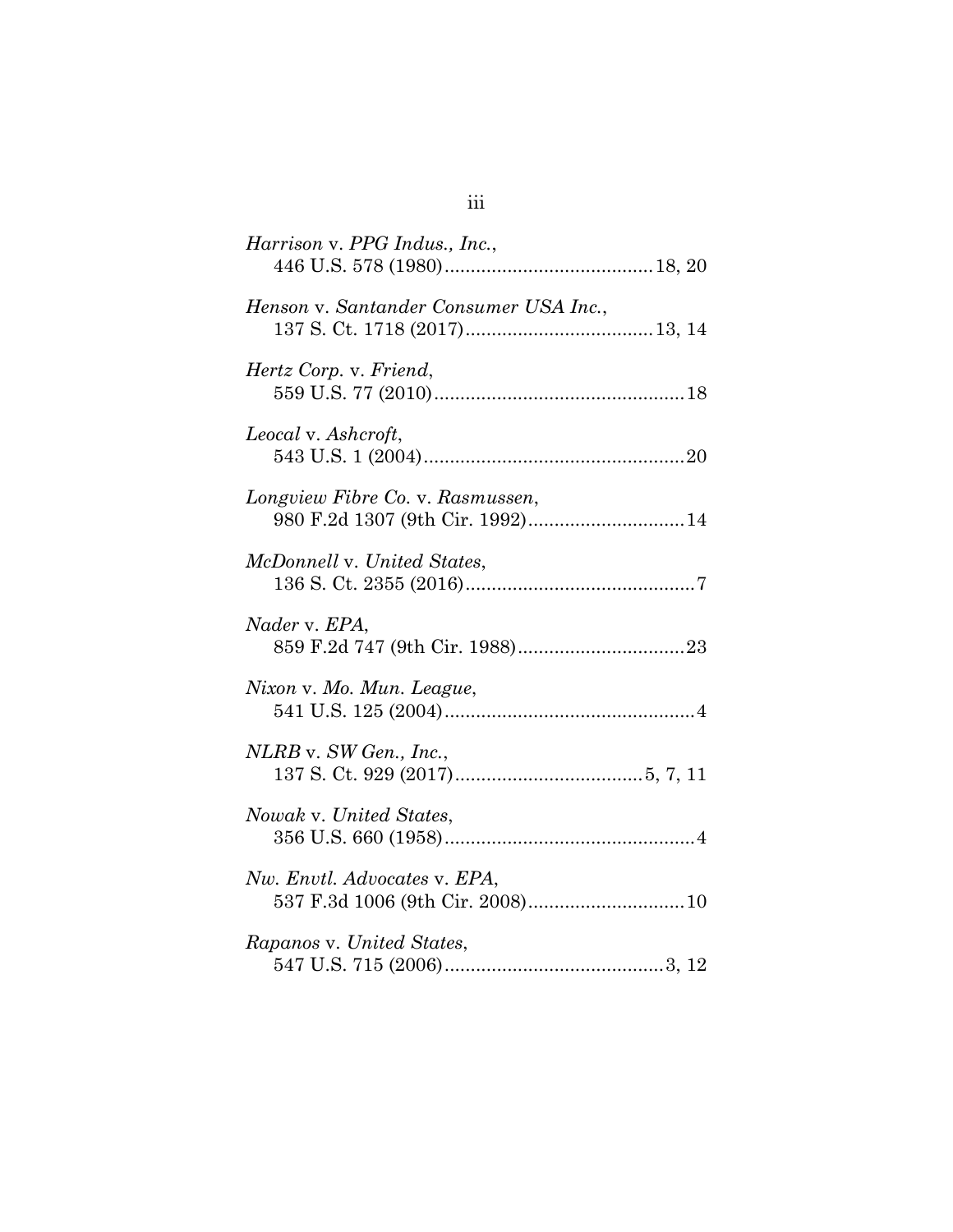| Raygor v. Regents of Univ. of Minn.,                                               |  |
|------------------------------------------------------------------------------------|--|
| Ruhrgas AG v. Marathon Oil Co.,                                                    |  |
| Sackett v. EPA,                                                                    |  |
| Solid Waste Agency of N. Cook County v.<br>U.S. Army Corps of Eng'rs,              |  |
| Town of Chester v. Laroe Estates, Inc.,                                            |  |
| U.S. Army Corps of Eng'rs v. Hawkes Co.,                                           |  |
| United States v. Alvarez-Sanchez,                                                  |  |
| Wash. State Dep't of Social & Health Servs.<br>v. Guardianship Estate of Keffeler, |  |
| <b>Statutes and Regulations</b>                                                    |  |
|                                                                                    |  |
|                                                                                    |  |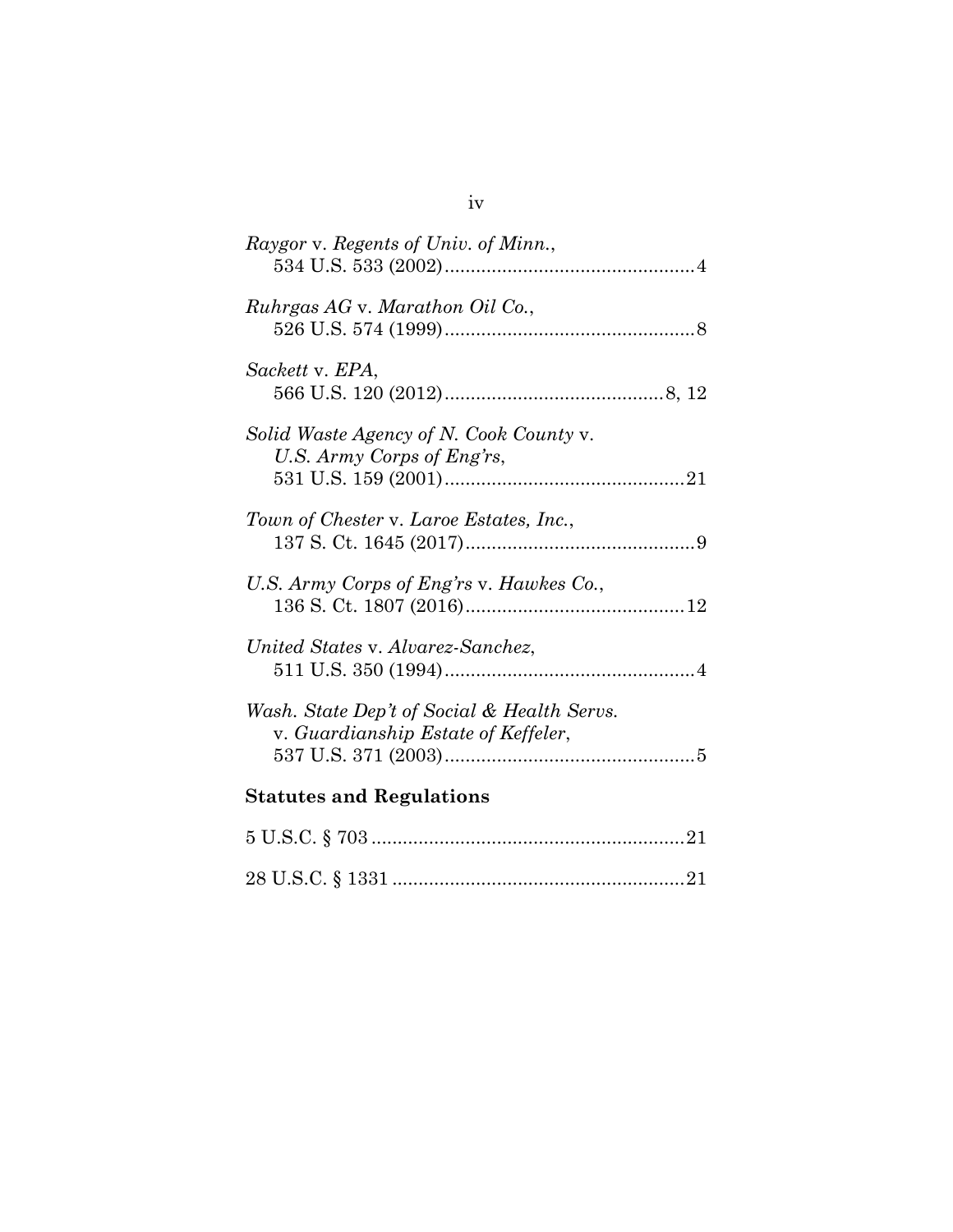| 33 U.S.C.                                                                   |  |
|-----------------------------------------------------------------------------|--|
|                                                                             |  |
| Ş                                                                           |  |
| ş                                                                           |  |
| ş                                                                           |  |
| ş                                                                           |  |
| ş                                                                           |  |
| ş                                                                           |  |
| ş                                                                           |  |
| ş                                                                           |  |
| ş                                                                           |  |
| ş                                                                           |  |
| ş                                                                           |  |
| ş<br>$1345$ $2, 5, 6, 18$                                                   |  |
| ş                                                                           |  |
|                                                                             |  |
| ş                                                                           |  |
| ş                                                                           |  |
| ş                                                                           |  |
| Ş                                                                           |  |
| Ş                                                                           |  |
| Ş                                                                           |  |
|                                                                             |  |
| <b>Miscellaneous</b>                                                        |  |
|                                                                             |  |
| Admin. Conf. of the United States, Misc.<br>Amendments, 41 Fed. Reg. 56,767 |  |
|                                                                             |  |
| Antonin Scalia & Bryan A. Garner,<br>READING LAW: THE INTERPRETATION OF     |  |
|                                                                             |  |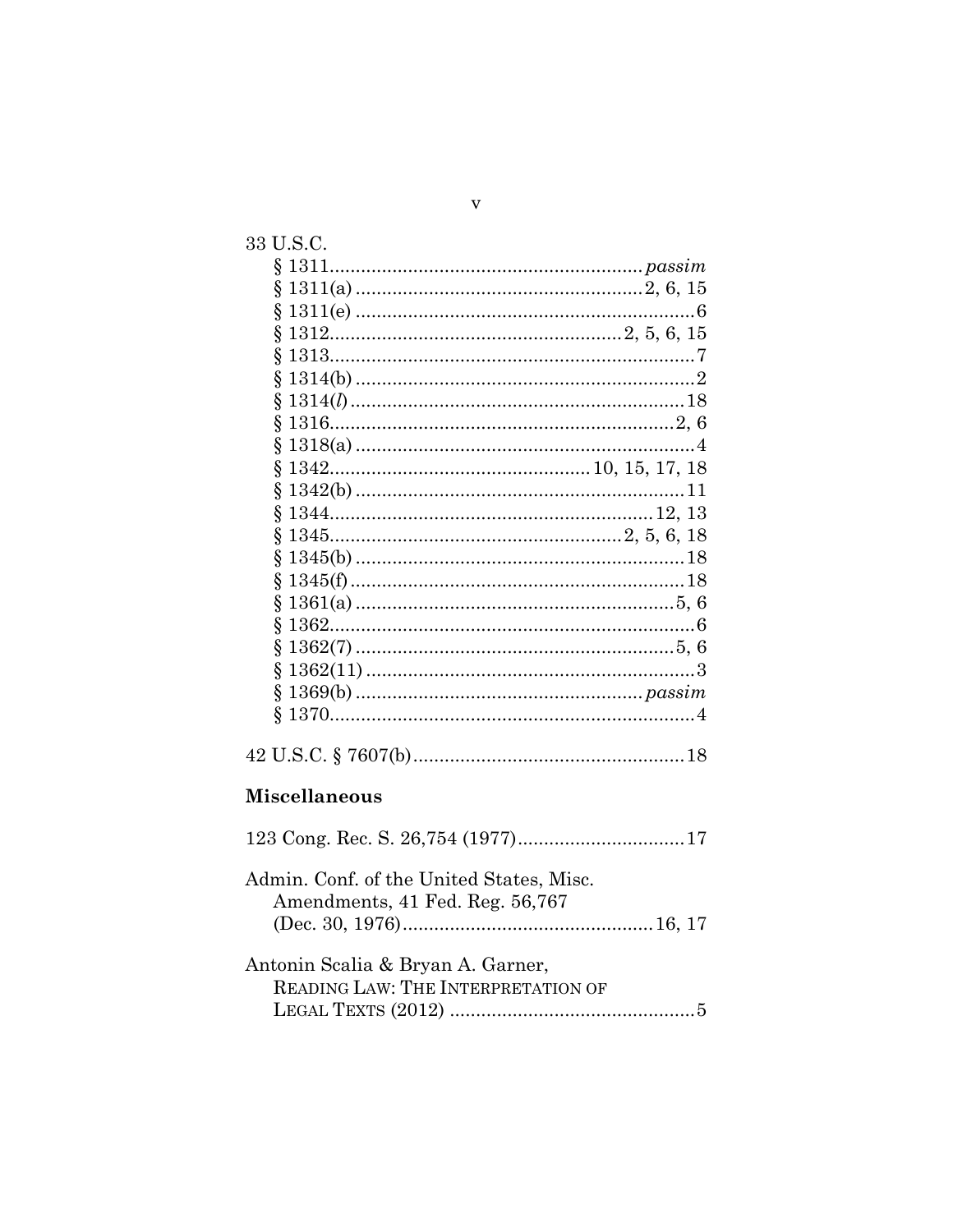| Clean Air Act Amendments, Pub. L. 95-95,                                                 |  |
|------------------------------------------------------------------------------------------|--|
| Clean Water Act of 1977, Pub. L. 95-217, 91                                              |  |
| Clean Water Rule: Definition of "Waters of<br>the United States," 80 Fed. Reg. 37,054    |  |
| Federal Water Pollution Control Act<br>Amendments of 1971, S. 2770, 92d Cong.            |  |
| H.R. Rep. 92-911 (1972), reprinted in 1 Leg.<br>Hist. of the Water Pollution Control Act |  |
| H.R. Rep. No. 92-1465 (1972) (Conf. Rep.)15, 16                                          |  |
| Joseph W. Mead & Nicholas A. Fromherz,<br>Choosing a Court to Review the                 |  |
|                                                                                          |  |
| Water Quality Act of 1987, Pub. L. 100-4,                                                |  |

## vi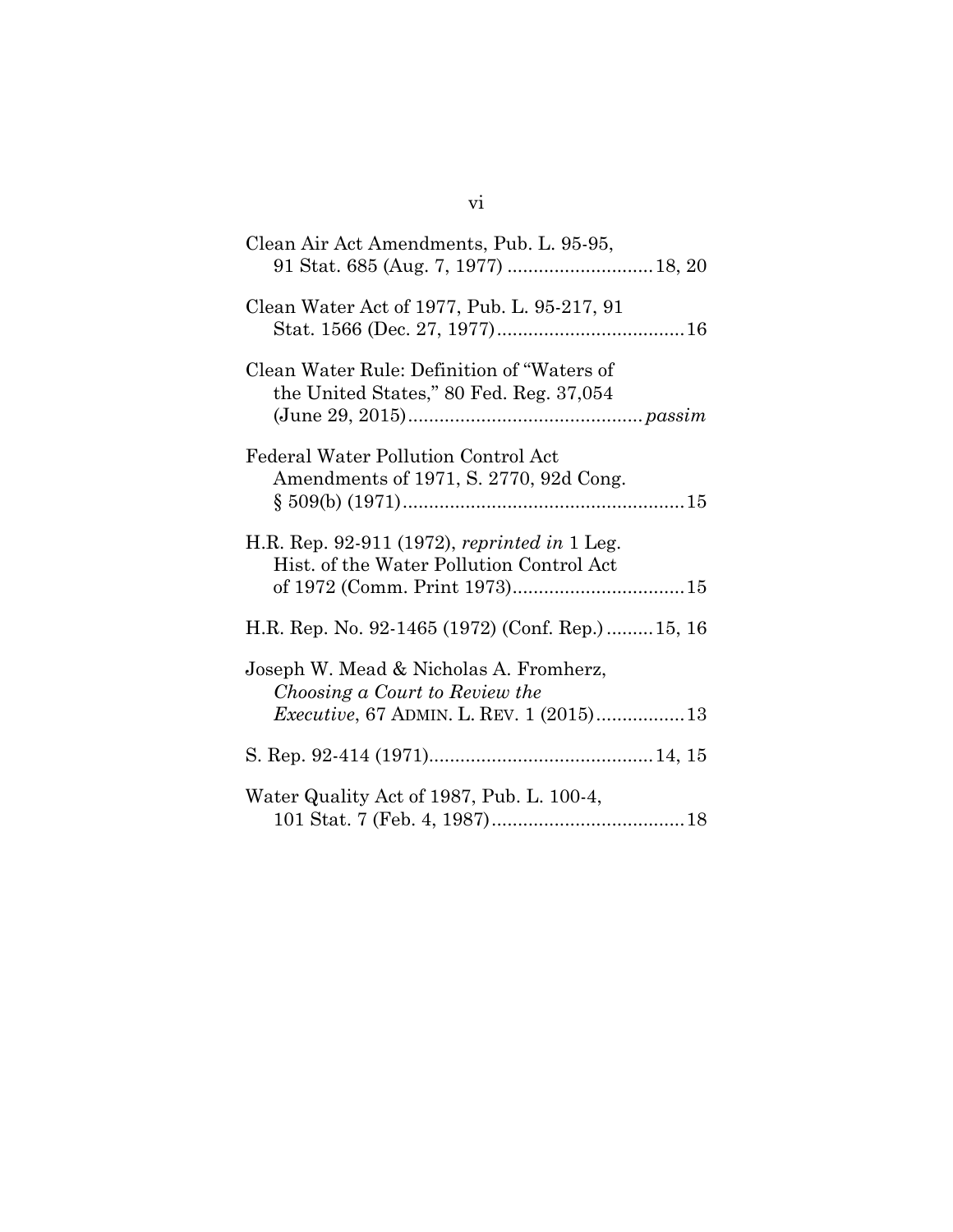<span id="page-7-3"></span><span id="page-7-2"></span>The agencies abandon any pretense that statutory language justifies the judgment below that WOTUS Rule challenges belong in the court of appeals under Section 1369(b)(1)(F). They rely solely on an incorrect reading of this Court's decision in *Crown Simpson Pulp Co.* v. *Costle*, 445 U.S. 193 (1980), in which EPA denied a permit. The agencies' principal argument, that the plain language of Subsection (E) covers the WOTUS Rule, was properly rejected by the court below. So was their strained reading of *E.I. du Pont de Nemours & Co.* v. *Train*, 430 U.S. 112 (1977), which involved a regulation establishing effluent limitations. The WOTUS Rule promulgates no effluent or other limitation, nor is it EPA action issuing or denying a permit. The agencies' policy reasons for asking this Court to twist plain statutory language are more than matched by countervailing considerations that favor district court jurisdiction. This Court should reverse with directions to dismiss the petitions for review.<sup>[1](#page-7-5)</sup>

#### <span id="page-7-0"></span>**I. The Sixth Circuit Lacks Jurisdiction Under The Plain Language Of Section 1369(b)(1).**

#### <span id="page-7-4"></span><span id="page-7-1"></span>**A. Subsection (E) Does Not Confer Jurisdiction.**

The agencies contend that Subsection (E) authorizes court of appeals jurisdiction because the WOTUS Rule "promulgat[es] any effluent limitation or other limitation under section 1311." That position contradicts the plain language of the statute.

1. The WOTUS Rule is not a "limitation," which means a restriction or restraint imposed by EPA. NAM Br. 28-29. The agencies admitted in promulgating the

<span id="page-7-5"></span><sup>1</sup> All of the NAM's fellow coalition members join this reply. See NAM Br. 1 n.1.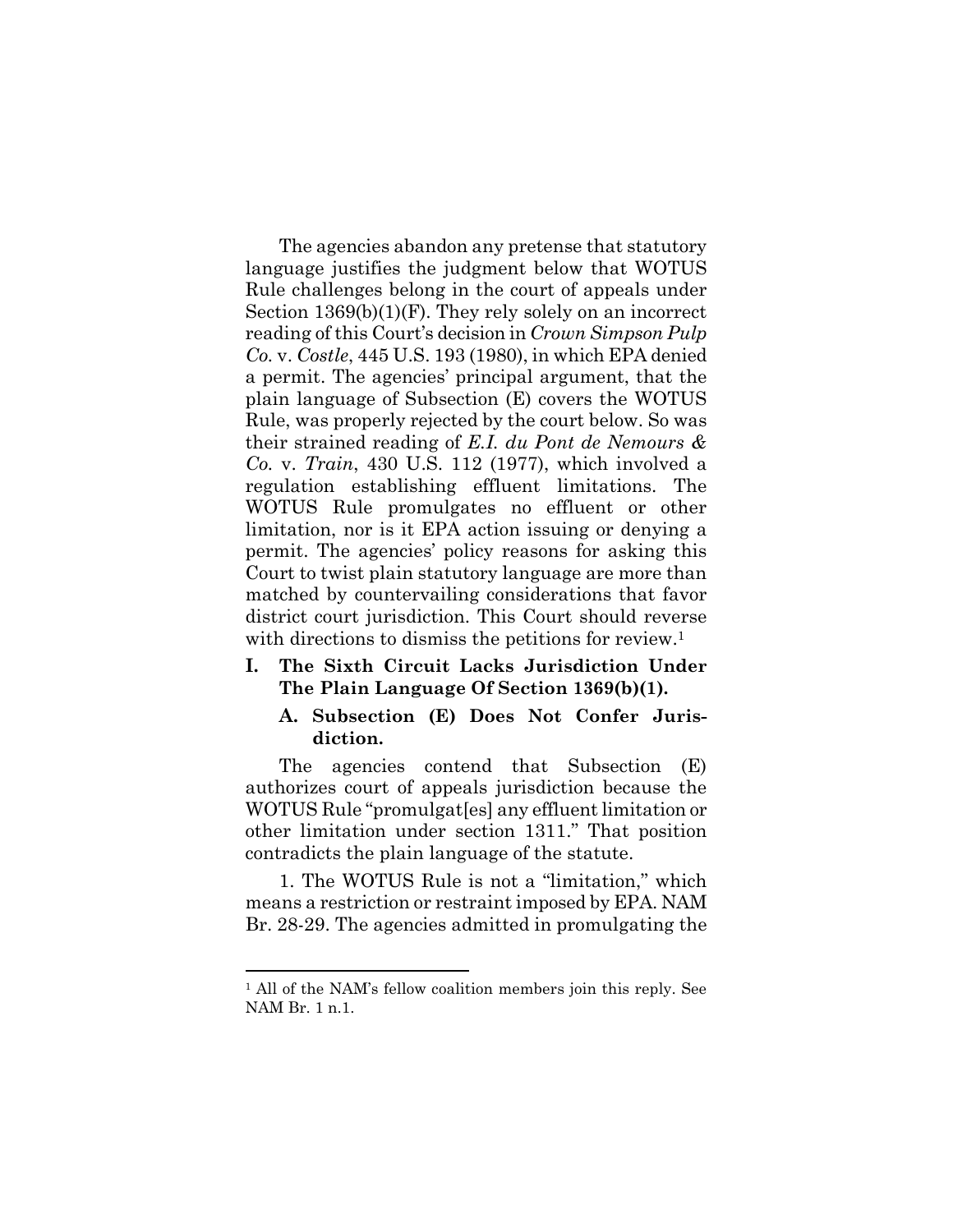Rule that it "does not establish any regulatory requirements" and "imposes no enforceable duty." 80 Fed. Reg. 37,054, 37,102. As respondent States explain (at 25-26), it is impossible for landowners to violate the Rule's definition of "waters of the United States."

<span id="page-8-0"></span>The agencies say the Rule is a limitation because it defines those geographic areas to which Section 1311(a) applies. But the Rule does not determine how the property may be used or whether a permit is required. See U.S. Br. 2-3 (before permit requirements apply a "pollutant" must be "added" to jurisdictional waters from a "point source"); NAM Br. 6 (a host of exclusions from permitting must be analyzed). The agencies' reading turns any definition of any element relevant to whether a permit may be needed into a "limitation" within Subsection (E).

The agencies argue (at 23) that limitations need not be self-executing, citing regulations that establish effluent limits for categories of point sources which are then imposed on dischargers through NPDES permits. But when EPA issues those effluent regulations, EPA specifies who is regulated, and it provides specific notice of the limits, restrictions, or standards that apply. Such regulations—provided they are issued under Sections 1311, 1312, 1316, or 1345— "promulgat[e] \* \* \* effluent limitation[s]" squarely within Subsection (E).[2](#page-8-5) The WOTUS Rule, by contrast,

<span id="page-8-5"></span><span id="page-8-4"></span><span id="page-8-3"></span><span id="page-8-2"></span><span id="page-8-1"></span><sup>2</sup> The proviso that effluent rules fall under the sections listed in (E) is important. The agencies misstate (at 23) that NAM concedes that effluent guidelines issued under Section 1314(b)(1)(A) fall within (E). We do not, and EPA's position is at odds with *du Pont*. The Fourth Circuit held in *du Pont* that Section 1314(b) rules fall under (E). This Court disagreed, concluding that challenges to Section 1314(b) regulations "could probably be brought only in the District Court." 430 U.S. at 125.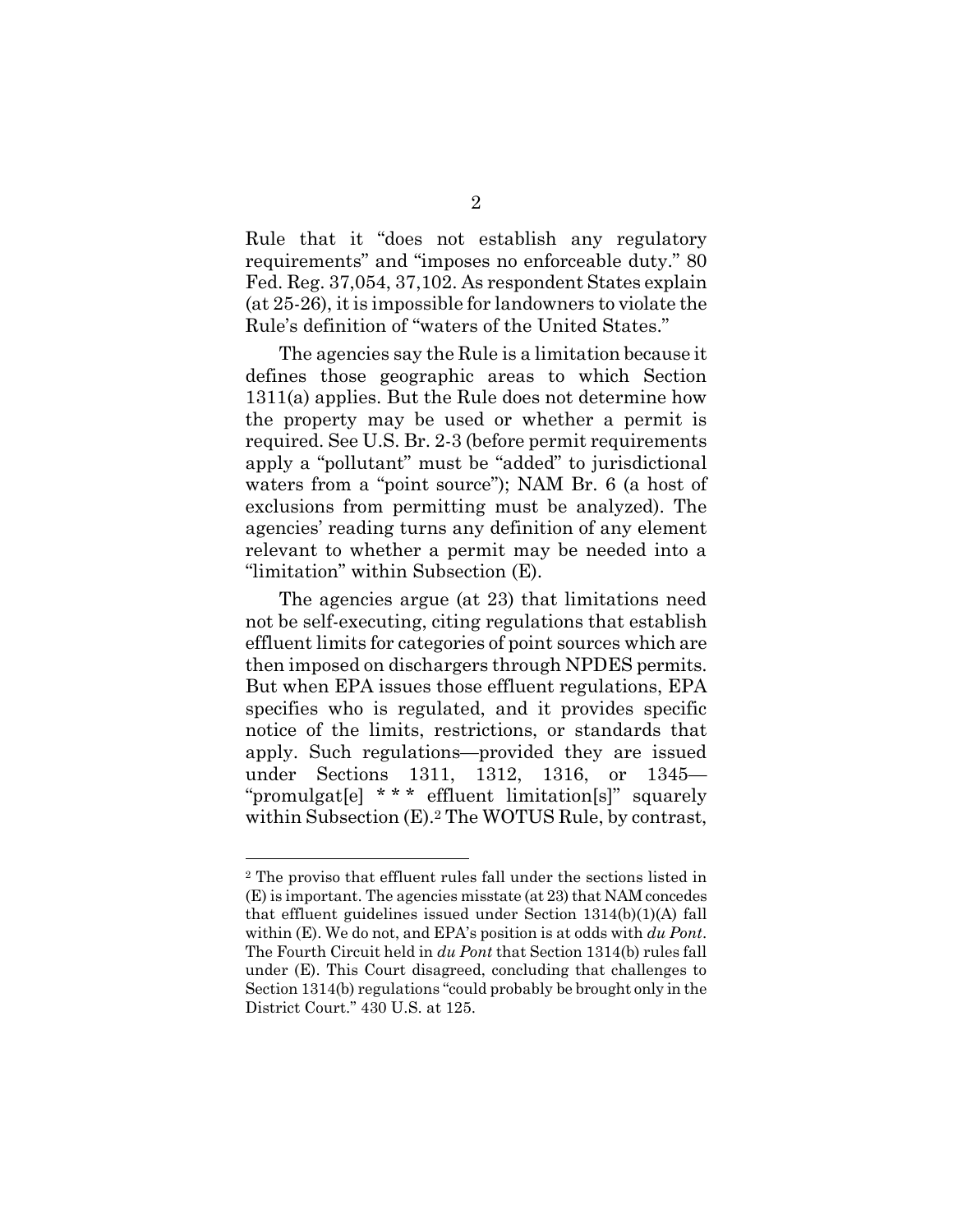<span id="page-9-0"></span>"applies to the entire statute" (*Rapanos* v. *United States*, 547 U.S. 715, 742 (2006) (plurality)), exempts some waters from coverage, and requires "case-specific analysis" to determine whether many waters "are jurisdictional." U.S. Br. 6; see, *e.g.*, Dkt. 129-1 at 79-81 (explaining vagueness of the Rule's definition of "tributary"). A definition of the CWA's geographical scope—which does not tell a landowner whether a permit is required—does not "promulgate" a "limitation" in any sense of the words.

<span id="page-9-1"></span>2. The agencies incorrectly assert (at 27) that "a rule setting the geographic scope of effluent limitations" is an "effluent limitation." An "effluent limitation" is a "restriction" on "quantities, rates, and concentrations" of pollutants authorized to be discharged to jurisdictional waters. 33 U.S.C. § 1362(11). "Other limitations" likewise refers to EPA actions governing authorized discharges—a point the agencies obliquely acknowledge. See U.S. Br. 3 (NPDES permits "establis[h] permissible rates, concentrations, quantities of specified constituents, or other limitations"), 11 ("[e]ffluent and other limitations under Section 1311 apply only to discharges of pollutants to 'navigable waters'").

Nor is the WOTUS Rule "directly related" to effluent limitations. U.S. Br. 27. It sets in motion a complex inquiry using vague criteria to determine whether a feature is jurisdictional. The CWA requires separate inquiry into whether a planned activity involves an addition of pollutants from a point source, and whether exclusions apply, before a permit including effluent limitations is required.

3. The agencies rest most of the weight of their argument on "other limitation." But the term "effluent limitation," in combination with Subsection (E)'s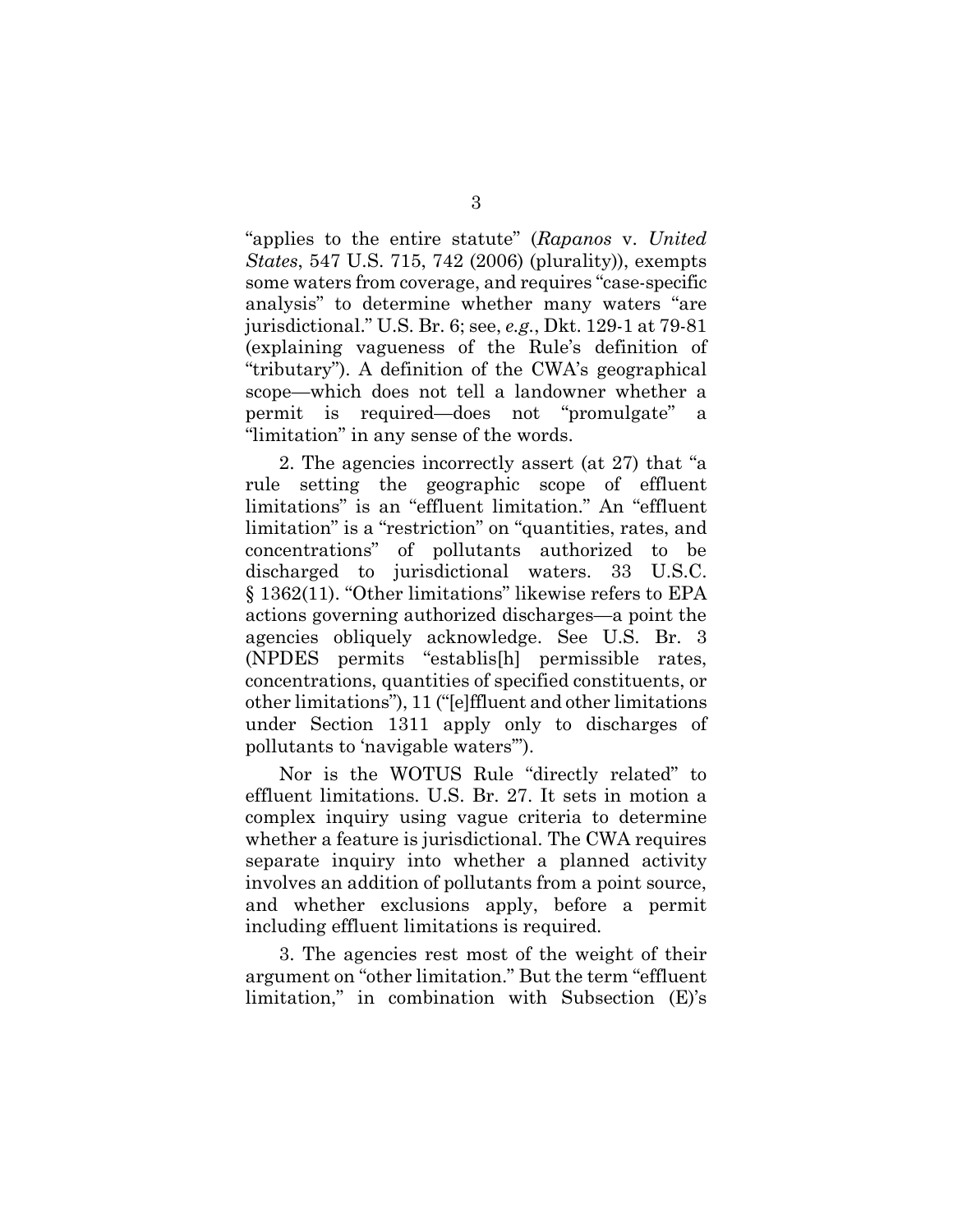<span id="page-10-3"></span><span id="page-10-1"></span>reference to four statutory provisions that each relate to specific types of discharge limitation, cabins the scope of "other limitation." NAM Br. 29-31. The agencies (at 18) emphasize the word "any." But by contrast to the cases they cite, "any" modifies only the preceding term ("effluent limitation"), not the term at issue ("other limitation"). Moreover, ""any' can and does mean different things depending upon the setting." *Nixon* v. *Mo. Mun. League*, 541 U.S. 125, 132 (2004). This Court reads "any" narrowly when, as here, context requires. *E.g.*, *Raygor* v. *Regents of Univ. of Minn.*, 534 U.S. 533, 542-544 (2002) (constitutional avoidance canon); *Gutierrez* v. *Ada*, 528 U.S. 250, 254-255 (2000) (*noscitur* canon); *United States* v. *Alvarez-Sanchez*, 511 U.S. 350, 357 (1994) (statutory structure). Even if applied to "other limitations," in context "any" cannot expand "other limitations" beyond those that, like effluent limits, establish restrictions on authorized discharges—precisely the subject of each statutory provision cited in Subsection (E).

<span id="page-10-6"></span><span id="page-10-5"></span><span id="page-10-4"></span><span id="page-10-2"></span><span id="page-10-0"></span>The agencies say (at 24-25) *ejusdem generis* does not apply because the statute is "disjunctive," with one specific term preceding the general term. But the canon can apply in that context. *E.g.*, *Nowak* v. *United States*, 356 U.S. 660, 664 (1958). And it applies even under the agencies' restrictive reading. The CWA repeatedly pairs "other limitation" with "effluent limitation" and additional terms that relate to specific restrictions on what pollutant, and how much, may be discharged—making it clear that Subsection (E)'s use of "other limitation" does not mean "all limitations of whatever kind." U.S. Br. 18; *e.g.,* 33 U.S.C. §§ 1318(a) ("any effluent limitation, or other limitation, prohibition, or effluent standard, pretreatment standard, or standard of performance"), 1370 (same).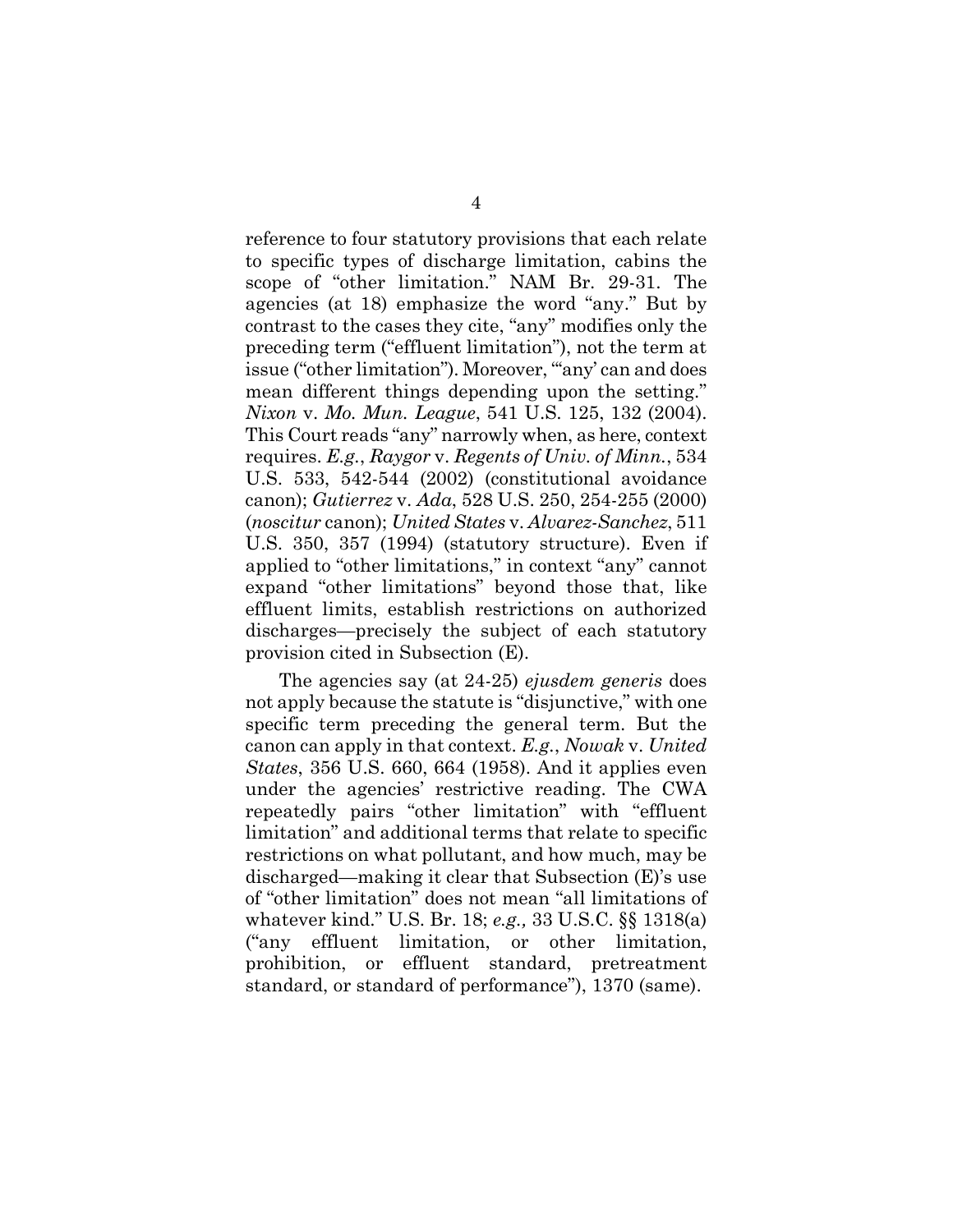<span id="page-11-3"></span><span id="page-11-1"></span>*Noscitur a sociis* likewise applies. Common sense suggests that Congress would not have said "any effluent limitation or other limitation" if it meant "any limitation at all." The agencies argue (at 25-26) that "other limitation" is "broad," but this Court has applied *noscitur* to similar terms. *E.g.*, *Wash. State Dep't of Social & Health Servs.* v. *Guardianship Estate of Keffeler*, 537 U.S. 371, 384 (2003) ("other legal process"). *Noscitur* requires no "string of statutory terms.'" U.S. Br. 26. See, *e.g.*, *Gutierrez*, 528 U.S. at 254-255. It applies *precisely* when one specific term precedes the general term. Scalia & Garner, READING LAW: THE INTERPRETATION OF LEGAL TEXTS 205-206 (2012). Anyway, Subsection (E) supplies a string of terms: its listing of Sections 1311, 1312, 1316, and 1345 informs the meaning of "other limitations." See Pet. App. 30a. Each listed section regulates permitted discharges *into* jurisdictional waters (NAM Br. 30-31); they do not regulate *which* waters are jurisdictional.

<span id="page-11-8"></span><span id="page-11-5"></span><span id="page-11-4"></span><span id="page-11-2"></span>The agencies speculate (at 27) that Congress paired "effluent" with "other" limitations "for emphasis or clarity." But "the same could be said of most superfluous language." *NLRB* v. *SW Gen., Inc.*, 137 S. Ct. 929, 941 (2017). The agencies give "effluent limitation" no emphasizing or clarifying role—the term becomes subsumed under "other limitation," and therefore unnecessary. See *Am. Paper Inst., Inc.* v. *EPA*, 890 F.2d 869, 877 (7th Cir. 1989).

<span id="page-11-7"></span><span id="page-11-6"></span><span id="page-11-0"></span>4. The WOTUS Rule also is not a limitation "under section 1311." As respondent States (at 23-24) and Waterkeeper (at 15-16) explain, the Rule emanates from Section 1361(a), which grants EPA general rulemaking authority, and Section 1362(7), which defines "navigable waters." The Rule impacts "nearly every regulatory program under the Act." Waterkeeper Br. 2.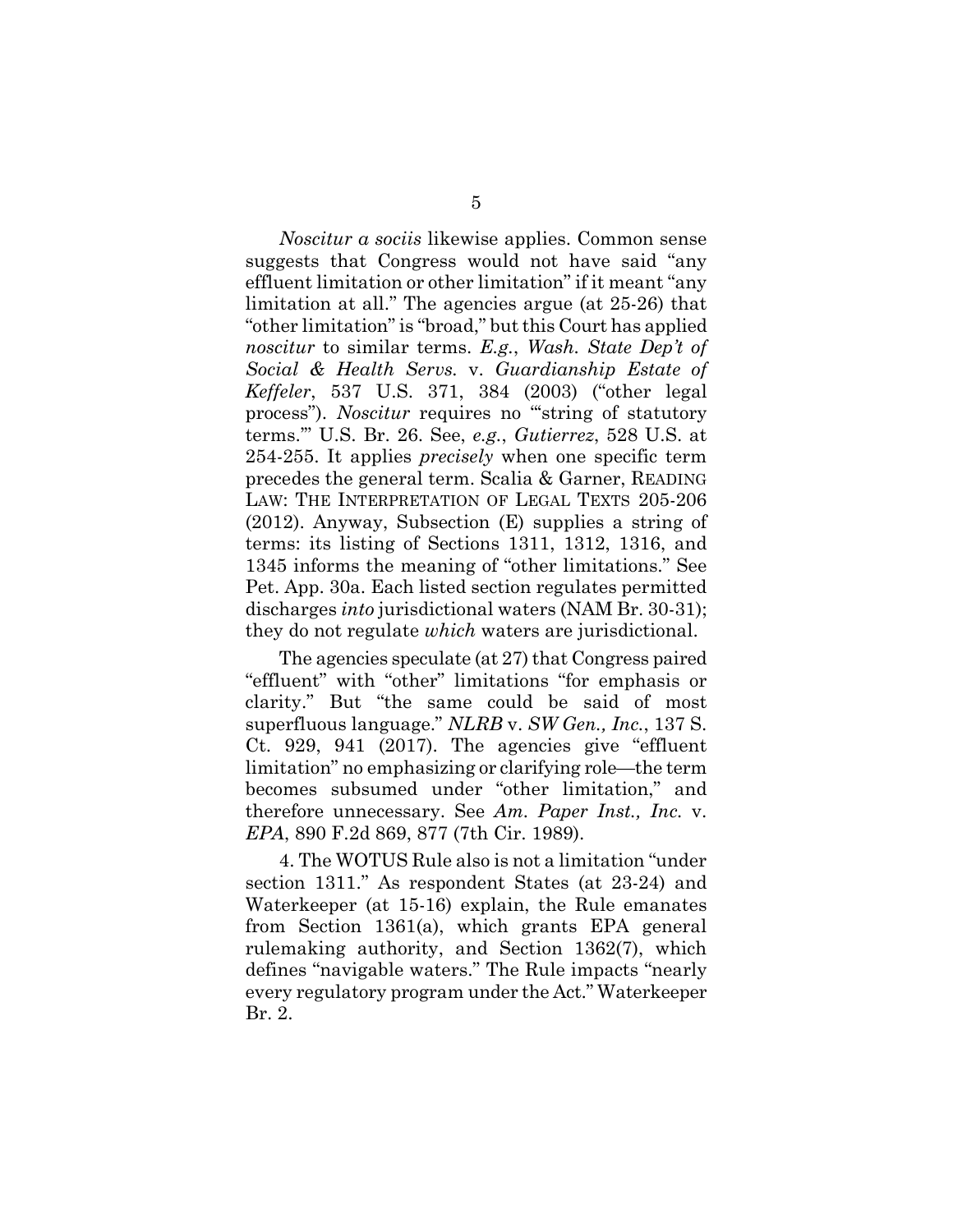<span id="page-12-5"></span><span id="page-12-2"></span>Section 1311 "unambiguously" requires EPA to promulgate technology-based effluent limitations. *Du Pont*, 430 U.S. at 127. It even references "[e]ffluent limitations established pursuant to this section." 33 U.S.C. § 1311(e). And the other statutes listed in Subsection (E)—Sections 1312, 1316, and 1345—each directs EPA to issue specific discharge regulations. None requires EPA to undertake rule-making to interpret a definitional phrase that appears in Section 1362.

<span id="page-12-7"></span><span id="page-12-0"></span>The agencies' assertion (at 28) that the WOTUS Rule has the "legal and practical effect" of making an effluent limitation applicable to "waters that [it] covers" not only elides a slew of intervening steps governed by other definitions, but also sacrifices Subsection (E)'s "readily understandable" "reference" to "limitation[s] under" Section 1311 to mean numeric and similarly specific limits on authorized pollutant discharges. *Bethlehem Steel Corp.* v. *EPA*, 538 F.2d 513, 516 (2d Cir. 1976). Section 1369(b)(1) crossreferences *ten* CWA provisions, none of which is Section 1361(a)'s general rulemaking power or 1362(7)'s definition of the Act's geographic scope. That omission "counsels heavily against a finding of jurisdiction." Pet. App. 31a.

<span id="page-12-8"></span><span id="page-12-6"></span><span id="page-12-4"></span><span id="page-12-3"></span><span id="page-12-1"></span>The agencies' reading renders superfluous Subsection (E)'s references to Sections 1312 (waterquality-based effluent limitations) and 1316 (new source performance standards). Section 1311(a) authorizes discharges that "compl[y] with" Sections "1312" and "1316." Any EPA action under Section 1312 or 1316 therefore has a "legal and practical effect" on limitations included in permits and on the scope of Section 1311(a)'s prohibition. If that were enough to trigger Subsection (E), Congress would not have listed Sections 1312 and 1316 in Subsection (E).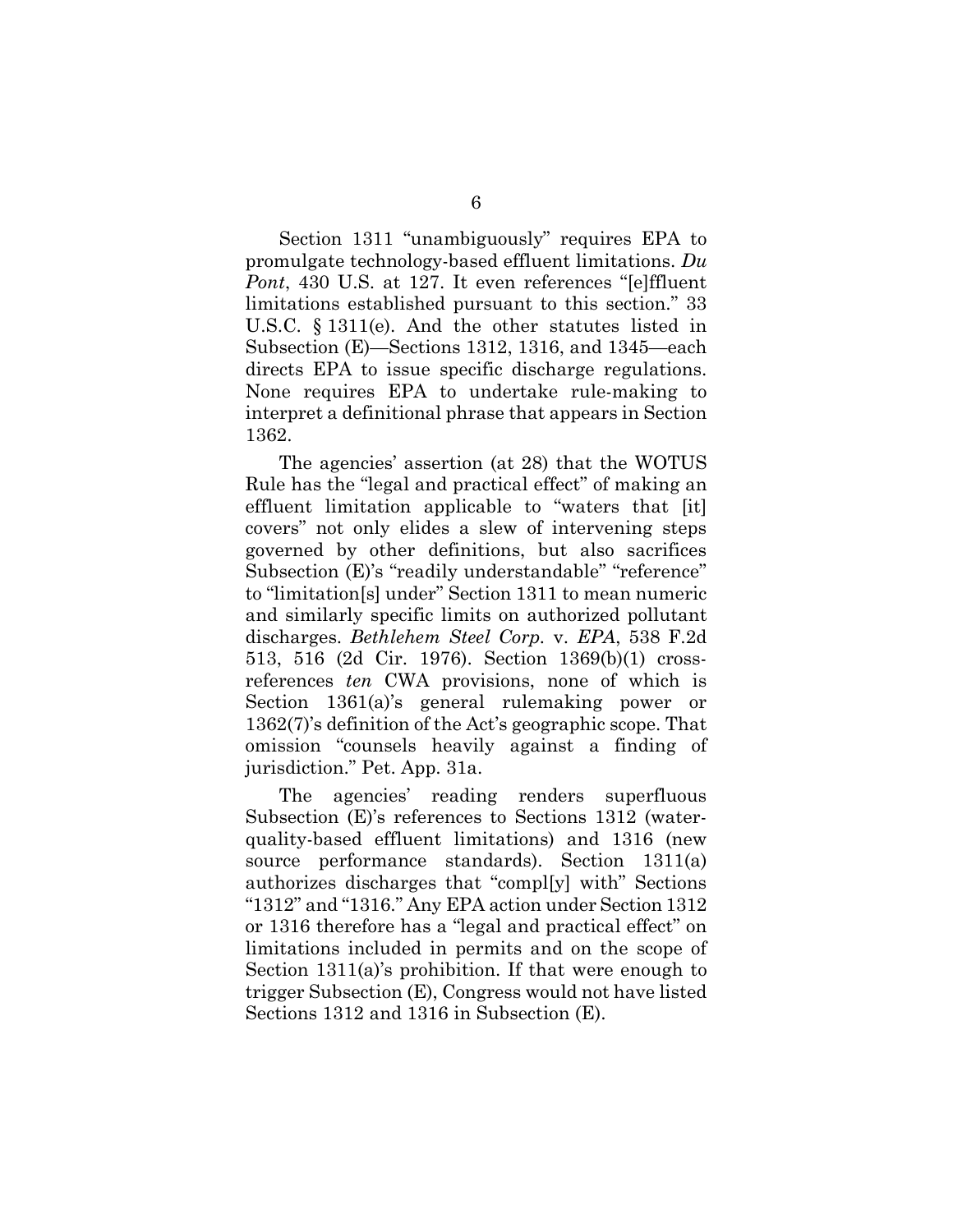Nor would Congress in Subsection (G) have made Section 1314(*l*)(1)(D) individual control strategies for navigable waters impaired by toxic pollutants reviewable in the court of appeals. Those strategies, which are incorporated into NPDES permits, have a "legal and practical effect" on "effluent and other limitations under Section 1311." U.S. Br. 28; see NAM Br. 27.

Furthermore, Congress's decision *not*to list certain EPA actions in Section 1369(b)(1) would be meaningless, for Subsection (E) would encompass unlisted EPA actions. For example, EPA approval or promulgation of state water quality standards under Section 1313 has the "legal and practical effect" of requiring that effluent limitations in permits be tailored to meet those standards. 33 U.S.C. § 1313.

<span id="page-13-2"></span><span id="page-13-1"></span>The agencies confidently assert (at 29) that EPA action under Sections 1314(*l*) and 1313 is not covered by Subsection (E), but on the agencies' view that any action with legal or practical effects on effluent limitations falls within (E), that assertion is false. The agencies' all-encompassing approach "makes a mess" of Subsection (E). *SW Gen.*, 136 S. Ct. at 941. It expands the categories listed in Section 1369(b)(1). And it requires parties and courts to engage in endless premerits inquiry into whether particular EPA action has the "legal and practical effect" of making "limitations under Section 1311 applicable." U.S. Br. 28.

<span id="page-13-0"></span>This Court presumes "'that statutory language is not superfluous.'" *McDonnell* v. *United States*, 136 S. Ct. 2355, 2369 (2016). The agencies' reading makes Congress's inclusions and exclusions from Section 1369(b)(1) largely meaningless and invites continued costly debate over where jurisdiction lies.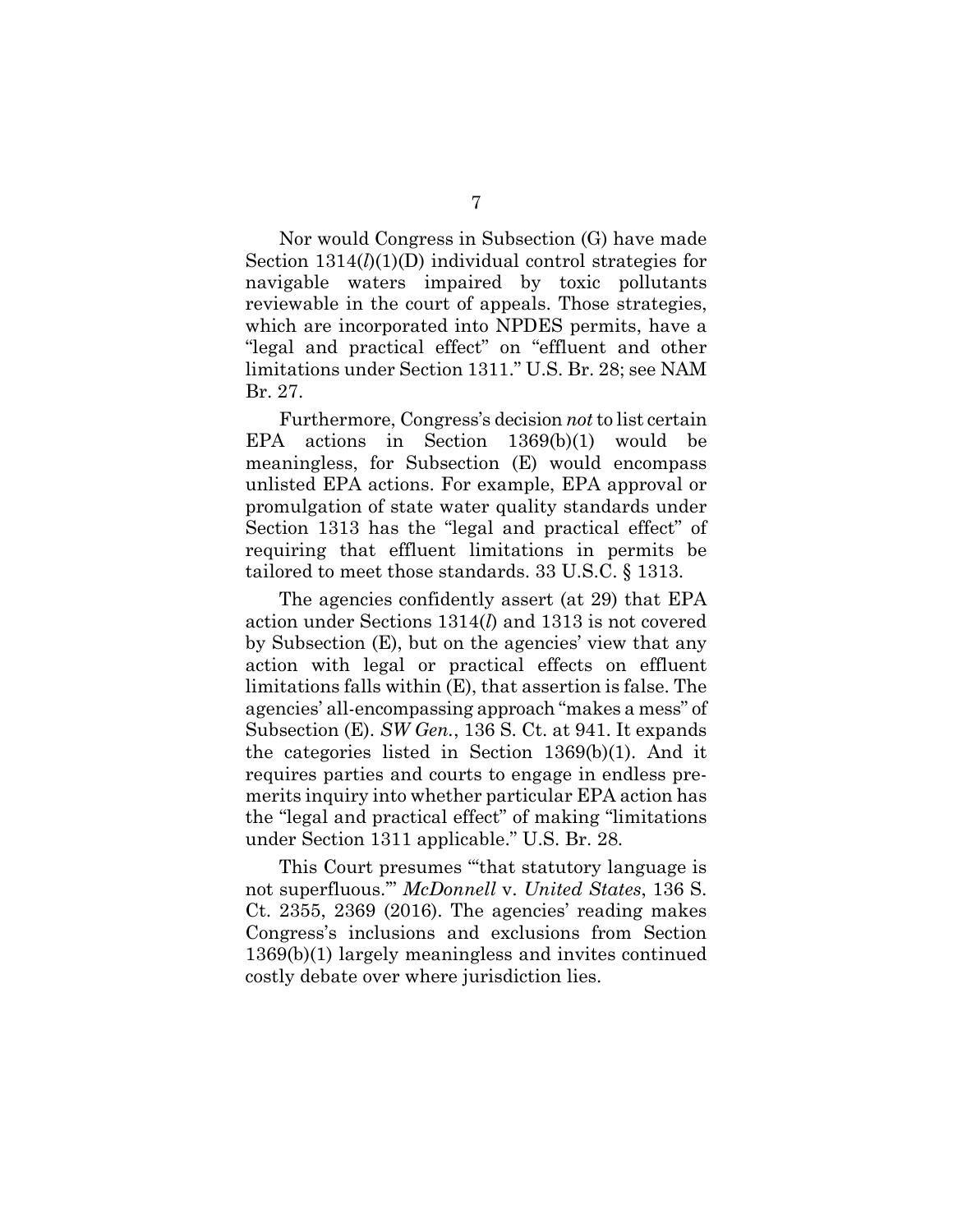5. The agencies' explanation of why EPA administrative enforcement orders lie outside Subsection (E) is unintelligible. They write (at 29-30) that Subsection (E) "does not reach EPA administrative enforcement orders" determining that "a landowner was violating Section 1311" (like "the order at issue in *Sackett* v. *EPA*, 566 U.S. 120 (2012)"), because "an enforcement order does not itself approve or promulgate effluent or other limitations under Section 1311." That reasoning is backwards.

<span id="page-14-1"></span>The WOTUS Rule defines jurisdictional waters, but does not itself approve or promulgate any limitation. Enforcement orders, by contrast, *include* jurisdictional determinations—petitioners in *Sackett* challenged EPA's jurisdictional determination (566 U.S. at 122) but *go further* to find a violation, order compliance, and prohibit further discharges. The agencies cannot explain why an EPA order finding a violation of Section 1311 is challenged in district court, as *Sackett* held, yet a challenge to the definitional WOTUS Rule falls within Subsection (E).

<span id="page-14-0"></span>6. The agencies suggest (at 20) that the NAM and other challengers would not be complaining about the Rule were it not an effluent or other limitation. NRDC (at 18-24) goes a step further by claiming that challengers would lack standing in district court if the Rule were not a limitation on their conduct. But there is no "justiciability trap." NRDC Br. 23. Courts are free to consider subject matter jurisdiction before addressing standing. See *Ruhrgas AG* v. *Marathon Oil Co.*, 526 U.S. 574, 585 (1999). Yet NRDC demands that this Court consider standing before the subject-matter jurisdiction question on which it granted certiorari, and do so for a *different case* in which the district court has not yet addressed standing.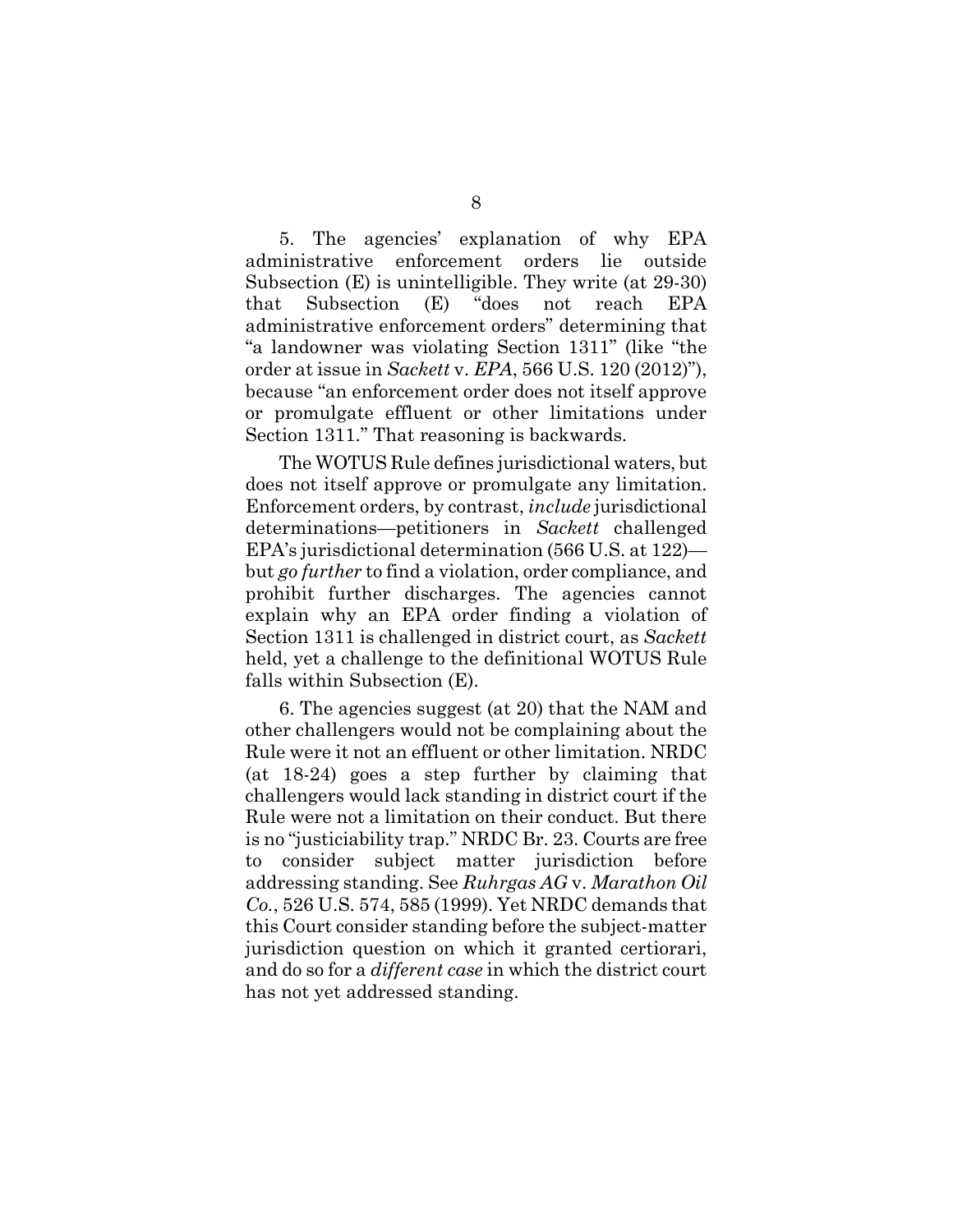Anyway, establishing standing in the district court does not involve showing that the WOTUS Rule is an "effluent limitation or other limitation" under Subsection (E), but that the Rule injures plaintiffs in a concrete way that is redressable by striking it down. *Town of Chester* v. *Laroe Estates, Inc.*, 137 S. Ct. 1645, 1650 (2017).

<span id="page-15-0"></span>The immediate legal consequence of the WOTUS Rule is that the entire CWA applies to features that fall within its definition. The NAM and its fellow plaintiffs alleged in their district court complaint that the "vague" WOTUS Rule "requires unpredictable caseby-case determinations" that leave their members unable to "know which features on [their] lands" are "jurisdictional." This deprives plaintiffs "of notice of what the law requires of them"—at risk of substantial criminal and civil penalties—and "makes it impossible for them to make informed decisions concerning the operations, logistics, and finances of their businesses." Dkt. 1 ¶¶31-32, No. 3:15-cv-165 (S.D. Tex.). Plaintiffs' members hired consultants to analyze the applicability of the Rule to their property, and must consider seeking jurisdictional determinations or applying for permits. *Id.* ¶¶34-35. Analysis of whether the definition of WOTUS may capture features of land is one element in deciding whether a permit is required for particular activities, along with "pollutant," "addition," "point source," and exclusions. But it does not follow from the fact that the WOTUS definition has practical and legal consequences for landowners that it qualifies as an "effluent limitation or other limitation" under the provisions of the CWA listed in Subsection (E).

In summary, the majority below correctly ruled that Section 1369(b)(1)(E) does not confer jurisdiction.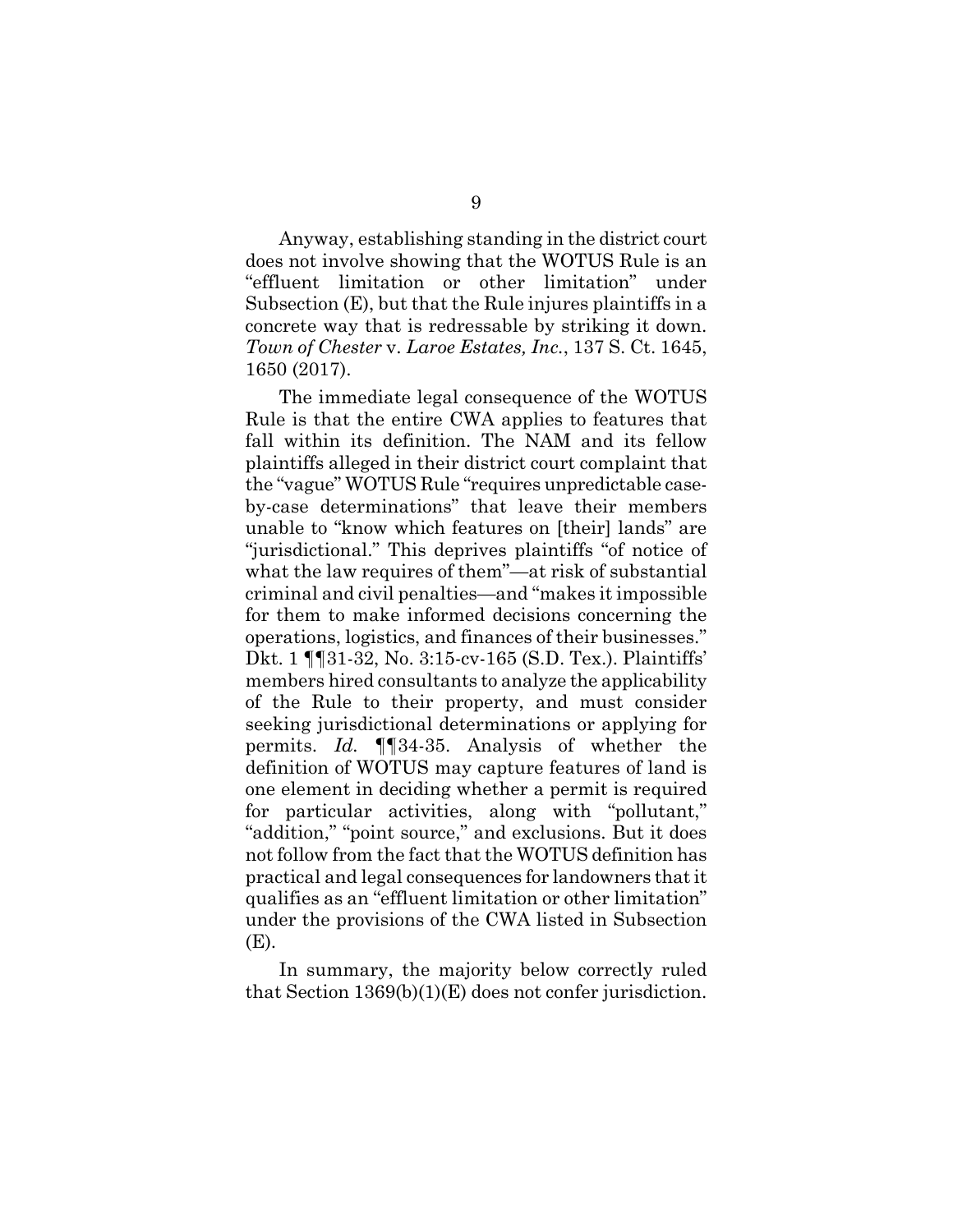#### <span id="page-16-4"></span><span id="page-16-0"></span>**B. Subsection (F) Does Not Confer Jurisdiction.**

1. The agencies do not pretend that the WOTUS Rule "issu[es] or den[ies] any permit under section 1342." 33 U.S.C. § 1369(b)(1)(F). That "should end the analysis." Pet. App. 39a.

<span id="page-16-1"></span>The agencies (at 10, 31) say jurisdiction nevertheless exists under Subsection (F) "as construed in" *Crown Simpson*, using a "functional interpretive approach." *Crown Simpson* did not endorse that freewheeling interpretation. It held that Subsection (F) conferred jurisdiction over EPA's veto of a state-issued permit because the veto had "the precise effect" of a permit denial. 445 U.S. at 196. Subsection (F)'s text applied: EPA *denied* the permit—but for EPA's veto, the permit would have issued. See States Br. 16 ("ordinary meaning" of "deny" is "to refuse the use of or access to"). Unlike a permit veto, the WOTUS Rule does not stop any permit from issuing. Nor does it require any permit to issue. The Rule makes no decision whatever on "particular permit applications." Waterkeeper Br. 9.

<span id="page-16-3"></span><span id="page-16-2"></span>This Court should reject the agencies' request to extend *Crown Simpson* far beyond its holding and in conflict with statutory text. The agencies' invocation of reliance (at 33) is misplaced. Some courts have accepted the agencies' limitless reading of *Crown Simpson*, but others have not. *E.g.*, *Friends of the Everglades* v. *EPA*, 699 F.3d 1280, 1287-1288 (11th Cir. 2012); *Nw. Envtl. Advocates* v. *EPA*, 537 F.3d 1006, 1016-1018 (9th Cir. 2008); NAM Br. 39-40. The majority below understood that *Crown Simpson* does not compel a finding for the agencies. Pet. App. 39a-42a, 45a.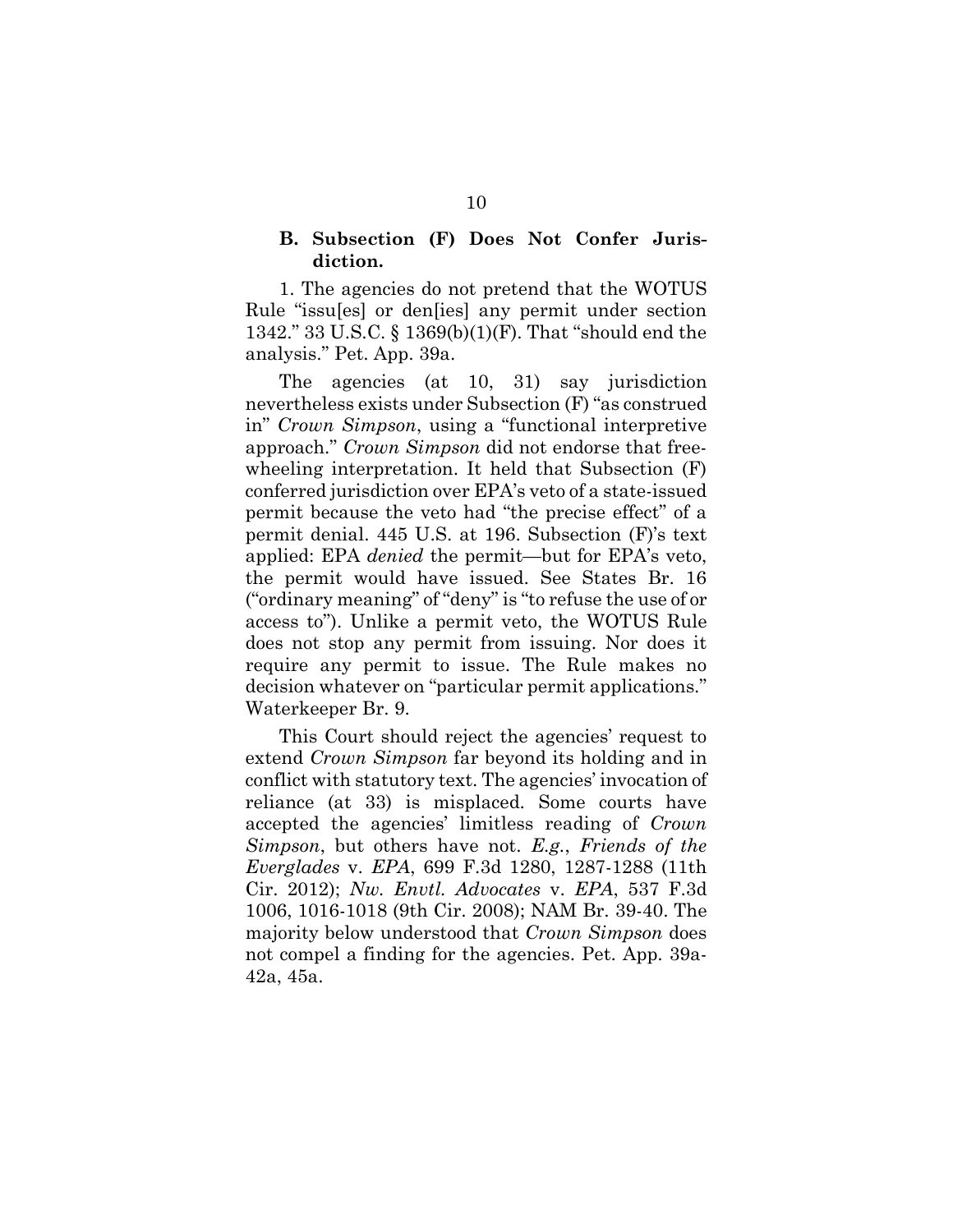<span id="page-17-0"></span>2. The agencies argued below that, under *Crown Simpson*, Subsection (F) reaches EPA actions "affecting the granting or denying of permits." Pet. App. 18a. They now abandon that argument, presumably recognizing that it has no stopping point and renders superfluous Sections  $1369(b)(1)(A)$ , (C), (D), (E), and (G). See NAM Br. 25-27; U.S. Br. 34. They now contend that Subsection (F), under *Crown Simpson*, reaches EPA actions "establish[ing] the boundaries of EPA's permitting authority." U.S. Br. 11, 16; *id.* at 33 ("whether EPA has jurisdiction to issue or deny a permit"). But the agencies cannot explain how a rule defining one condition of their jurisdiction to issue or deny a permit is "functionally similar" to the act of issuing or denying a permit. Rejecting that proposition obviously does not require "overturn[ing]" *Crown Simpson*. U.S. Br. 33.

<span id="page-17-2"></span>Nor does the agencies' new approach address the superfluity that drove them to this retreat. For example, Section 1369(b)(1)(D) covers EPA determinations under Section 1342(b) to authorize states to administer NPDES permit programs, which have a profound effect on the role of EPA vis-à-vis states in issuing or denying permits. Subsection (D) would be superfluous on the agencies' new rewriting of (F). The agencies say (at 34) that superfluous language "serve[s] a useful purpose." But that "could be said of most superfluous language." *SW Gen.*, 137 S. Ct. at 941.

<span id="page-17-1"></span>The proper reading of *Crown Simpson*—to the extent it has not been superseded by statute (see NAM Br. 23 & n.10)—is that Subsection (F) confers jurisdiction over EPA actions that issue or deny a permit or (the equivalent) decide whether a permit will or will not issue. That is the only reading that respects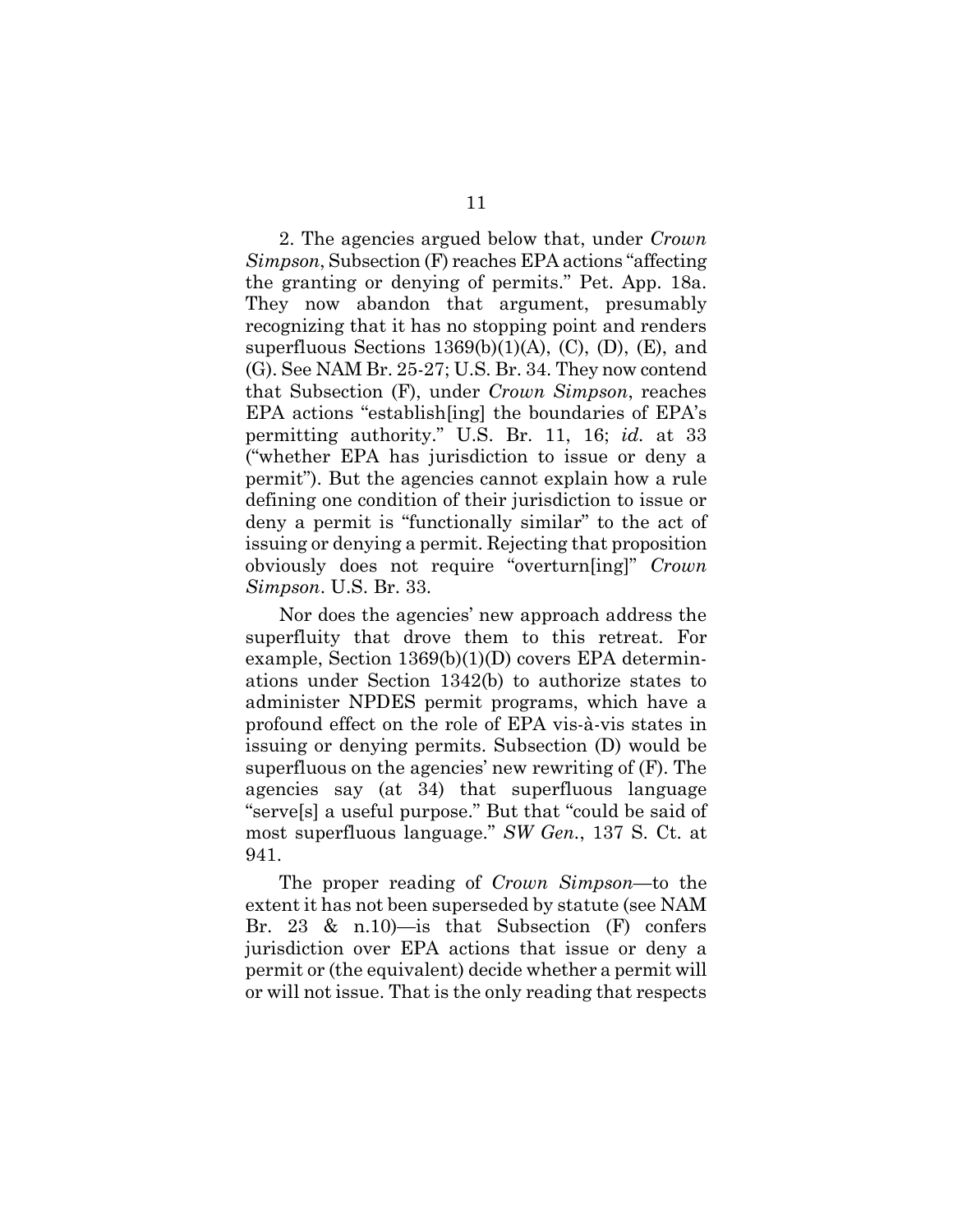Subsection (F)'s text and gives other subsections independent force.

3. The justification the agencies offer for asking this Court to rewrite "issuing or denying" an NPDES permit to mean promulgating rules addressing whether "EPA has jurisdiction to issue or deny a permit" is that Section 1369(b)(1) would otherwise "irrational[ly] bifurcat[e]" review of EPA's jurisdictional determination "in an individual NPDES permitting decision" from "EPA's resolution of the same question on a more categorical basis." U.S. Br. 12-13, 33.

That rationale invites this Court to rewrite countless jurisdictional statutes. See NAM Br. 46-47. And the bifurcation the agencies point to is no more irrational than Congress's choice to assign NPDES permit challenges to the court of appeals but Section 1344 permit challenges to district court.

<span id="page-18-3"></span><span id="page-18-2"></span><span id="page-18-1"></span><span id="page-18-0"></span>But at bottom, the agencies offer a solution in search of a problem, for bifurcation is uncommon in practice. To determine whether property contains WOTUS, landowners usually seek a jurisdictional determination (reviewable in district court) rather than undertake the considerable expense of applying for a permit (reviewable in the court of appeals). See *U.S. Army Corps of Eng'rs* v. *Hawkes Co.*, 136 S. Ct. 1807 (2016). The agencies have issued 400,000 such determinations since *Rapanos*. U.S. Br. 6. And when jurisdictional determinations are made in administrative enforcement orders, those are reviewed in district court. *Sackett*, *supra*. Our interpretation puts the vast majority of challenges relating to jurisdiction in district court (where *SWANCC*, *Rapanos*, *Riverside Bayview*, *Sackett*, and *Hawkes* all began).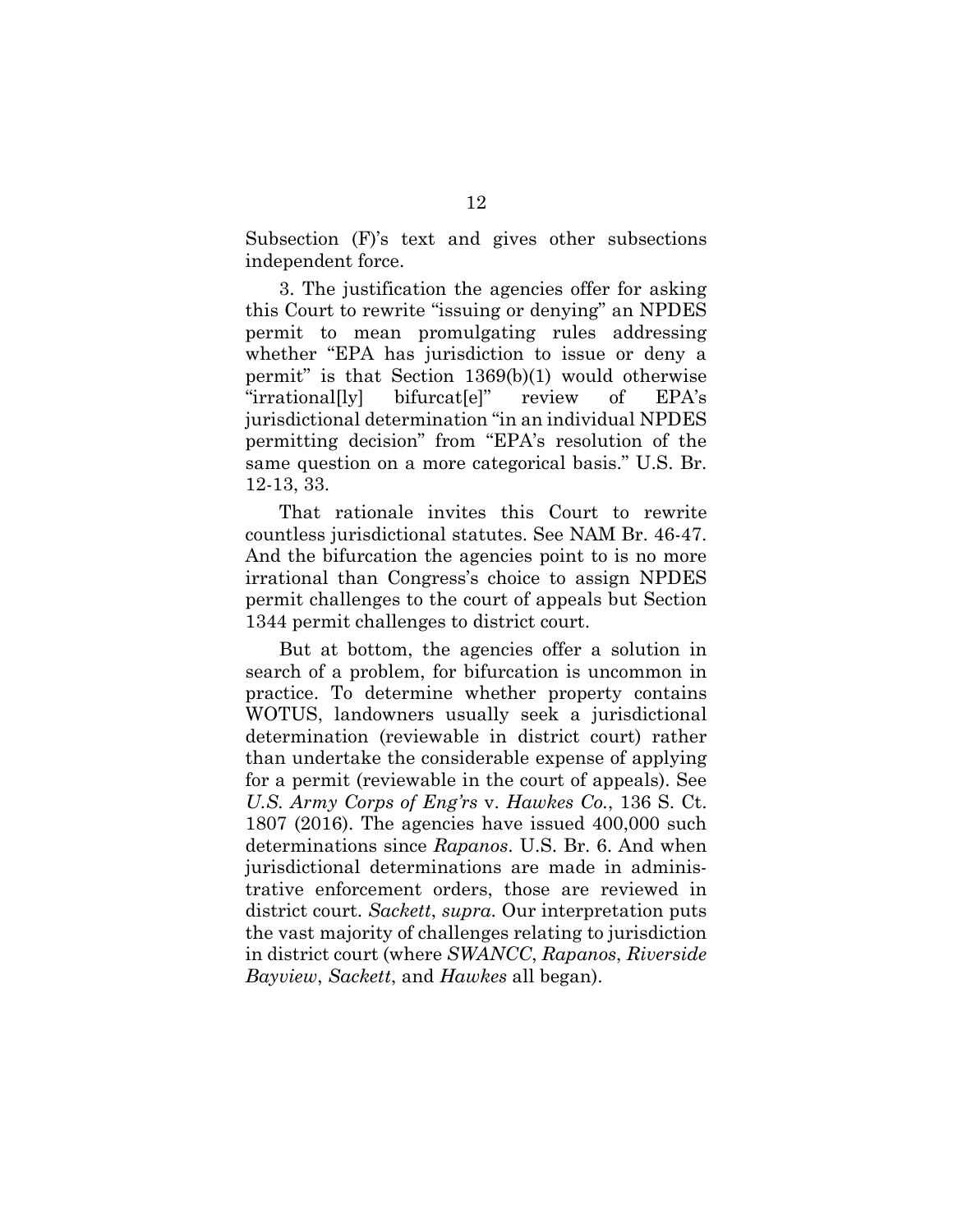#### <span id="page-19-0"></span>**C. Statutory Purpose And Structure Reinforce The Plain Language.**

1. The agencies contend (at 35) that the purpose of Section 1369(b)(1) is to "facilitat[e] quick and orderly resolution of disputes concerning the legality of important rules governing the scope of a regulatory scheme." But "[l]egislation" is "the art of compromise, the limitations expressed in statutory terms often the price of passage, and no statute yet known 'pursues its [stated] purpose [ ] at all costs.'" *Henson* v. *Santander Consumer USA Inc.*, 137 S. Ct. 1718, 1725 (2017).

<span id="page-19-3"></span><span id="page-19-2"></span><span id="page-19-1"></span>Section 1369(b)(1) is one of "thousands of compromises dividing initial review of agency decisions between district and circuit courts" that "var[y] dramatically" even "within particular legislation." Mead & Fromherz, *Choosing a Court to Review the Executive*, 67 ADMIN. L. REV. 1, 2, 15-16 (2015). No one denies that the Corps and states play important roles in CWA's regulatory scheme, yet Section 1369(b)(1) does not cover review of their actions. No one disputes that Section 1344 permitting is important, yet Section 1369(b)(1) does not apply. And the agencies say (at 29- 30) that EPA's *nationwide* regulations governing hazardous substances, vessel wastes, and construction grants fall outside Section 1369(b)(1). The agencies make no attempt to reconcile these exclusions with their view of Section 1369(b)(1)'s purpose. If quick and orderly resolution of "important rules" were Congress's purpose, it would have authorized review of all "nationally applicable regulations" under the CWA, words Congress used in the Clean Air Act. 42 U.S.C.  $§ 7607(b)(1).$ 

The agencies ignore Section 1369(b)(1)'s most salient feature: it enumerates seven categories of agency action using a list so precise that "Congress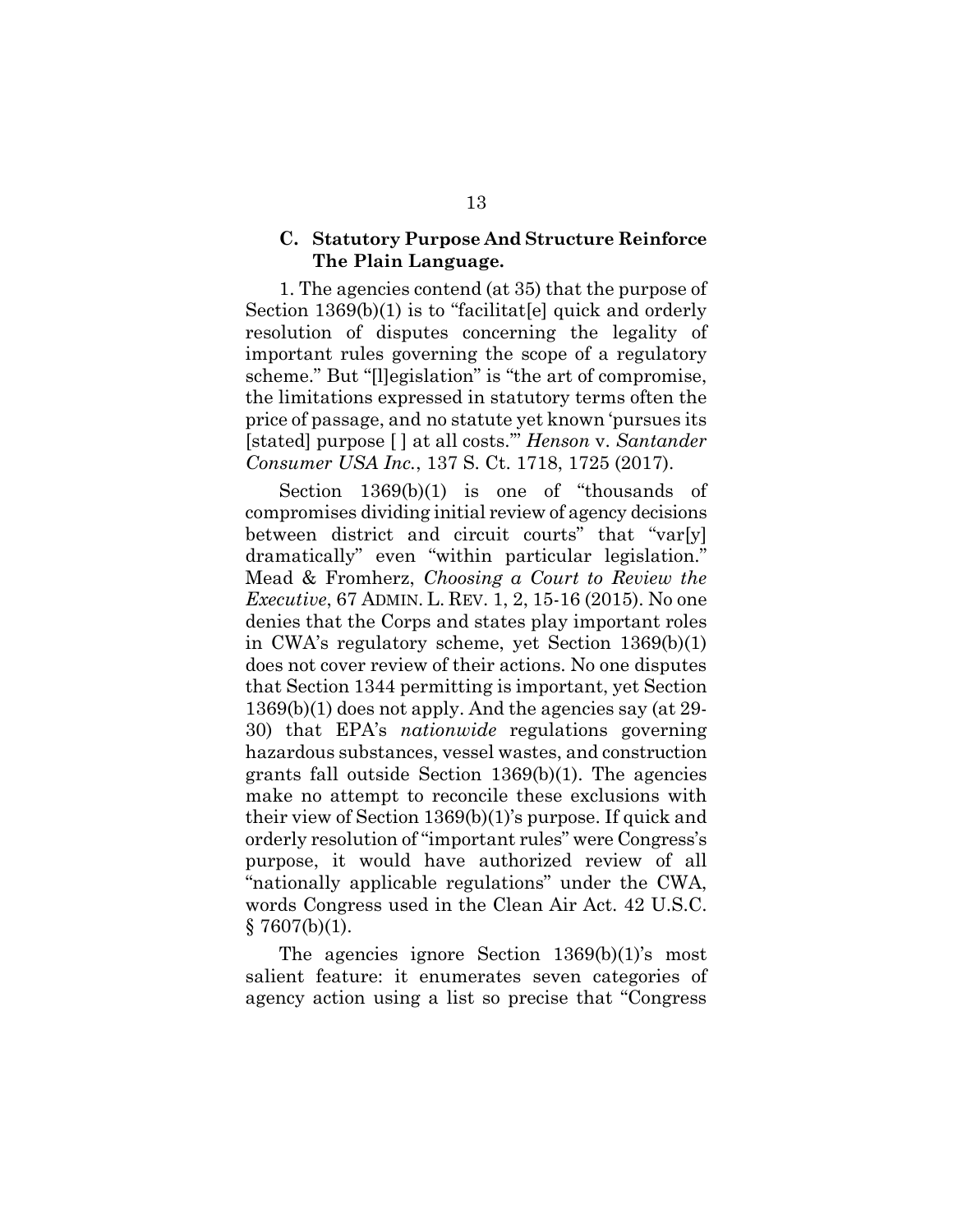refer[s] to specific subsections of the Act." *Du Pont*, 430 U.S. at 136. Many courts have confined those categories to their text because "[n]o sensible person accustomed to the use of words in laws would speak so narrowly and precisely of particular statutory provisions, while meaning to imply a more general and broad coverage than the statutes designated." *Longview Fibre Co.* v. *Rasmussen*, 980 F.2d 1307, 1313 (9th Cir. 1992); see Waterkeeper Br. 17 & n.9.

<span id="page-20-3"></span><span id="page-20-2"></span><span id="page-20-1"></span>2. The agencies say (at 40) that the NAM seeks to "render nugatory" case law interpreting Section 1369(b)(1). As explained above, our reading is in harmony with *du Pont*, *Crown Simpson*, and many courts of appeals' decisions. And we offer "a consistent and principled" rule (*ibid.*) that is easily applied in practice: read Section 1369(b)(1) textually. See *Henson*, 137 S. Ct. at 1725 (the "legislature says \* \* \* what it means and means \* \* \* what it says"). This will not "hinder" but *aid* "judicial efforts to resolve future jurisdictional disputes." U.S. Br. 40. The agencies' plea for court of appeals jurisdiction over actions sufficiently connected to effluent limitations or permits, by contrast, will just result in more litigation about where to litigate.

### <span id="page-20-0"></span>**D. Legislative History Reinforces The Plain Language.**

<span id="page-20-4"></span>1. The agencies mischaracterize the legislative history of the 1972 Act establishing Section 1369(b). They observe (at 41) that the Senate Report characterized the Senate bill as routing to the D.C. Circuit suits against EPA "requirements, standards and regulations." S. Rep. 92-414 at 84-85 (1971). But the Senate bill did not treat all components of Section 1369(b) that way. It sent challenges equivalent to those described in Subsections (A)-(D) of the adopted version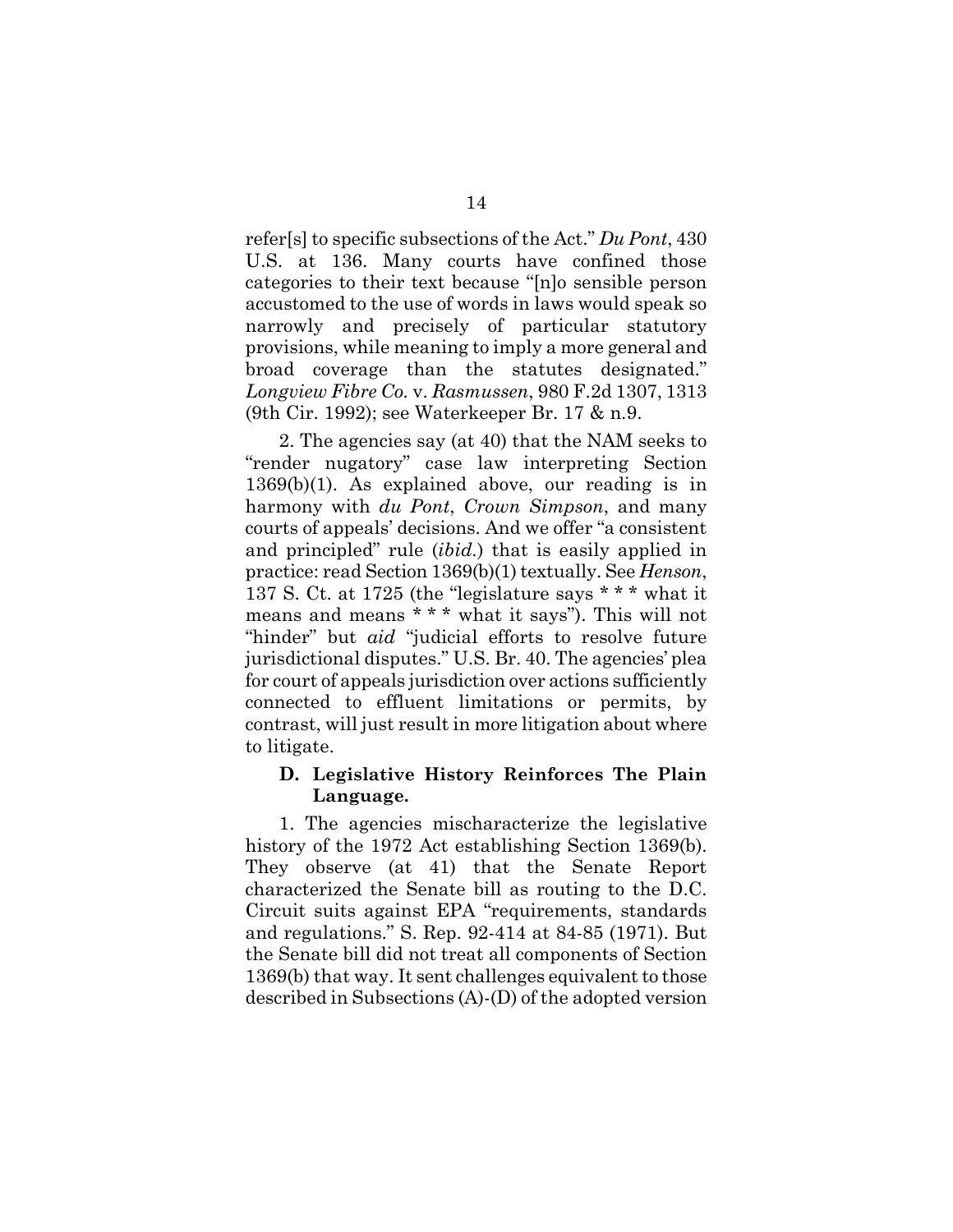<span id="page-21-6"></span><span id="page-21-2"></span><span id="page-21-1"></span>of Section 1369(b)(1) to the D.C. Circuit, because those actions were "national in scope." *Id.* at 85. But it sent to the regional circuits challenges to "any effluent limitation under section [1311] or [1312]" or to the issuance or denial of a Section 1342 permit essentially Subsections (E) and (F) as adopted, but without the term "other limitation"—because it viewed those EPA actions as local in nature. *Ibid.*; see Federal Water Pollution Control Act Amendments of 1971, S. 2770, 92nd Cong. § 509(b) (1971).

<span id="page-21-3"></span><span id="page-21-0"></span>The Senate's approach thus contradicts the agencies' contention that Subsection (E) broadly covers national rules that can be traced, however remotely, to Section 1311(a). Ultimately, it indicates little about how a rule like WOTUS should be reviewed under the *different* Act that emerged after compromise with the House, which favored broad district court review. See H.R. Conf. Rep. No. 92-1465 at 147 (1972) (the House amendment to "Section [1369] is basically the same as the Senate bill *except that review [of EPA action lies] in the district court*").

<span id="page-21-5"></span><span id="page-21-4"></span>The agencies (at 41) quote the House Report statement that Section 1369(b)(1) established "a clear and orderly process for judicial review." H.R. Rep. 92- 911 at 136 (1972). That statement says nothing about *which* agency actions the House intended to fall within Section 1369(b)(1). And the agencies' vague test encourages protective filings and litigation over jurisdiction, so it is anything but clear and orderly. The agencies also ignore the House Report's statement that "[Section 1369] is not intended to exclude judicial review under other provisions of the legislation that are otherwise permitted by law." *Ibid.* The House intended actions, like the WOTUS Rule, that fall outside Section 1369(b)(1) to be reviewable in district courts under the APA.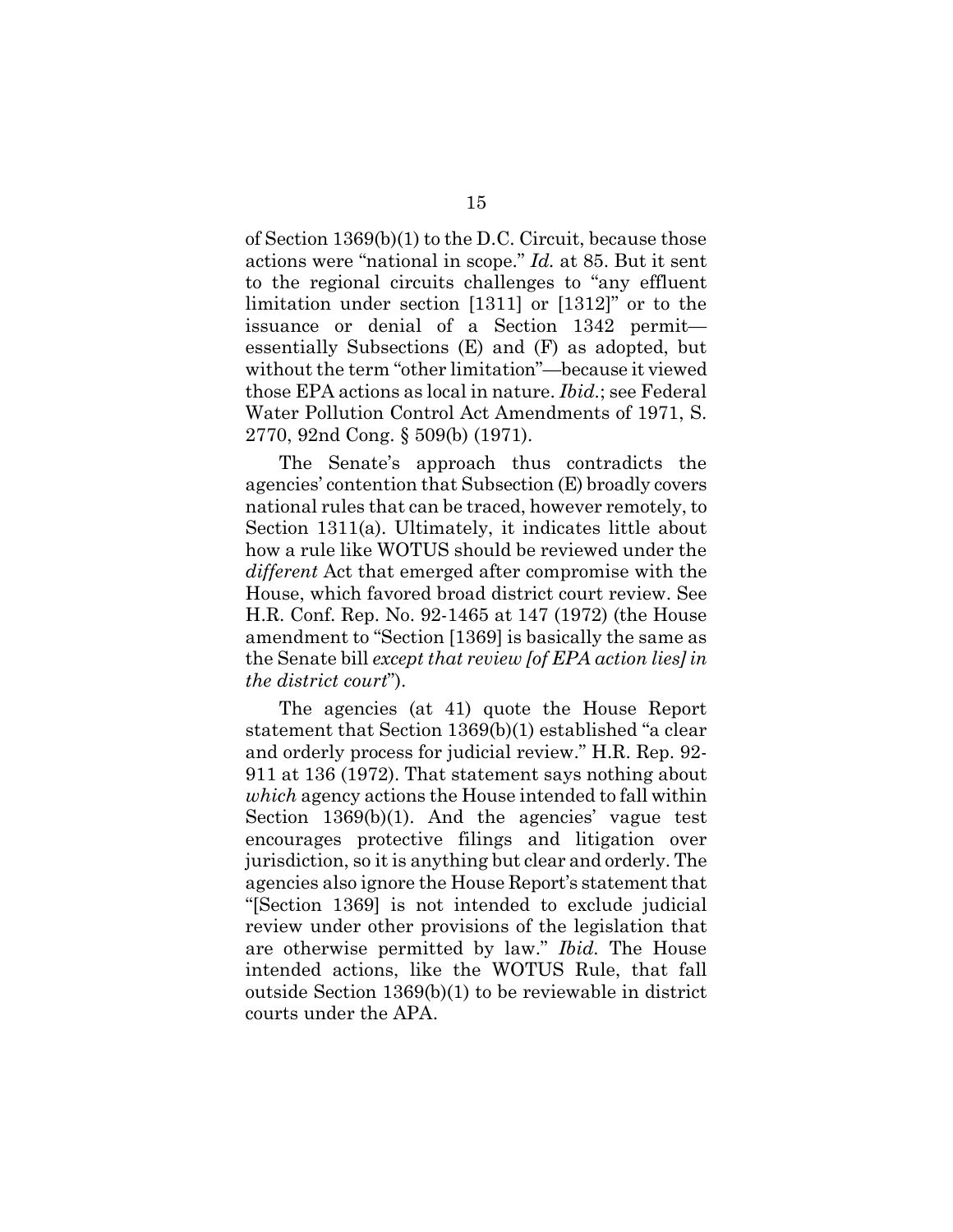<span id="page-22-2"></span>The agencies (at 15) misread the Conference Report as "indicat[ing] that Section 1369(b)(1) would govern 'any suit against a federal standard.'" The Conference Report was there describing the Senate bill discussion of what became Subsections (A)-(D), not its treatment of what became Subsections (E)-(F), nor the subsequent House amendment that called for district court review, nor the compromise that emerged from conference. See H.R. Conf. Rep. No. 92-1465 at 147 (1972). Moreover, the Conference Report explained that the "conferees do not intend to, in any way, affect the right of a party for which judicial review was not available" under Section 1369(b)(1). *Id.* at 148. This language confirms Congress's intent not to have Section 1369(b)(1) apply beyond its terms.

Finally, the agencies acknowledge (at 42) that Congress's "language was imprecise" "insofar as" legislative reports suggested that "*every* nationwide regulation" would fall within Section 1369(b)(1). In other words, even on the agencies' own wishful reading of the legislative history, it does not support the line the agencies would now draw.

<span id="page-22-1"></span><span id="page-22-0"></span>2. The agencies misread 1977 amendments to the CWA, which did not modify Section 1369(b)(1). Pub. L. 95-217, 91 Stat. 1566 (Dec. 27, 1977). Congress rejected the Administrative Conference of the United States' recommendation to expand original court of appeals review under Section 1369(b)(1). The agencies (at 45) quote snippets of the Conference's report but ignore its acknowledgement that "[n]ot every action of the EPA" was "reviewable in the courts of appeals" under Section 1369(b)(1). 41 Fed. Reg. 56,767-56,768 (Dec. 30, 1976). And they disregard the report's opinion that both Section 1369(b)(1) and the Clean Air Act's judicial review provisions were "inconsistent, incomplete, ambiguous, and unsound"; courts were "stretch[ing]"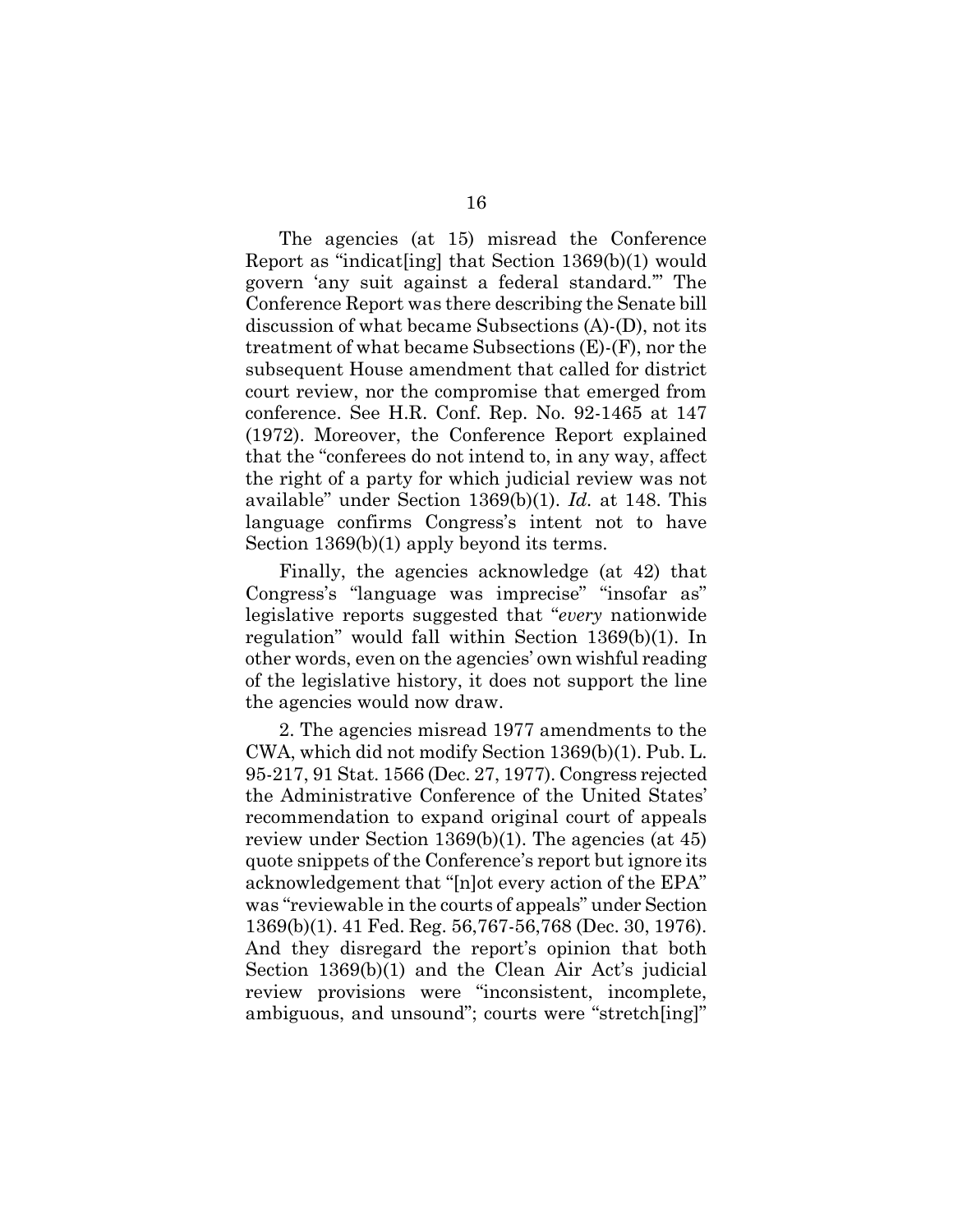<span id="page-23-3"></span>their texts; "corrective amendments" were "desirable"; and "[a]ll national standards" should be reviewed by the D.C. Circuit. *Ibid.*

<span id="page-23-2"></span>Senator Kennedy proposed adopting the Administrative Conference's recommendation, but other Senators opposed and tabled his amendment. 123 Cong. Rec. 26,754-26,761 (1977). The floor debate does *not* "confirm Congress's understanding" that Section 1369(b)(1) covers "nationwide regulations." U.S. Br. 44. Senator Kennedy described his amendment as "centraliz[ing] judicial review of national regulations" before the D.C. Circuit, and "defined" those national regulations to include "any regulation issued under sections [1311] or [1342]." 123 Cong. Rec. at 26,754, 26,758.

<span id="page-23-1"></span>But other Senators had expressed "considerable opposition" to that expansion of Section 1369(b) in committee, where it would have been "defeated." *Id.* at 26,758, 26,760. Senator Domenici commented that "we can come to this floor with every bill that has some national significance of a regulatory manner and we can find some precedent somewhere that they have jurisdiction, and we can nickel and dime the district courts of the United States out of business." *Id.* at 26,759. The agencies deny it (at 46-47), but Senator Domenici of course was talking about the amendment. Anyway, "[s]cattered floor statements by individual lawmakers" are "'among the least illuminating forms of legislative history." *Advocate Health Care Network* v. *Stapleton*, 137 S. Ct. 1652, 1661 (2017). The undeniable fact is that the 95th Congress chose not to enact the Administrative Conference's proposal to expand Section 1369(b)(1).

<span id="page-23-0"></span>That same Congress *did* enact the Administrative Conference's proposal to alter judicial review under the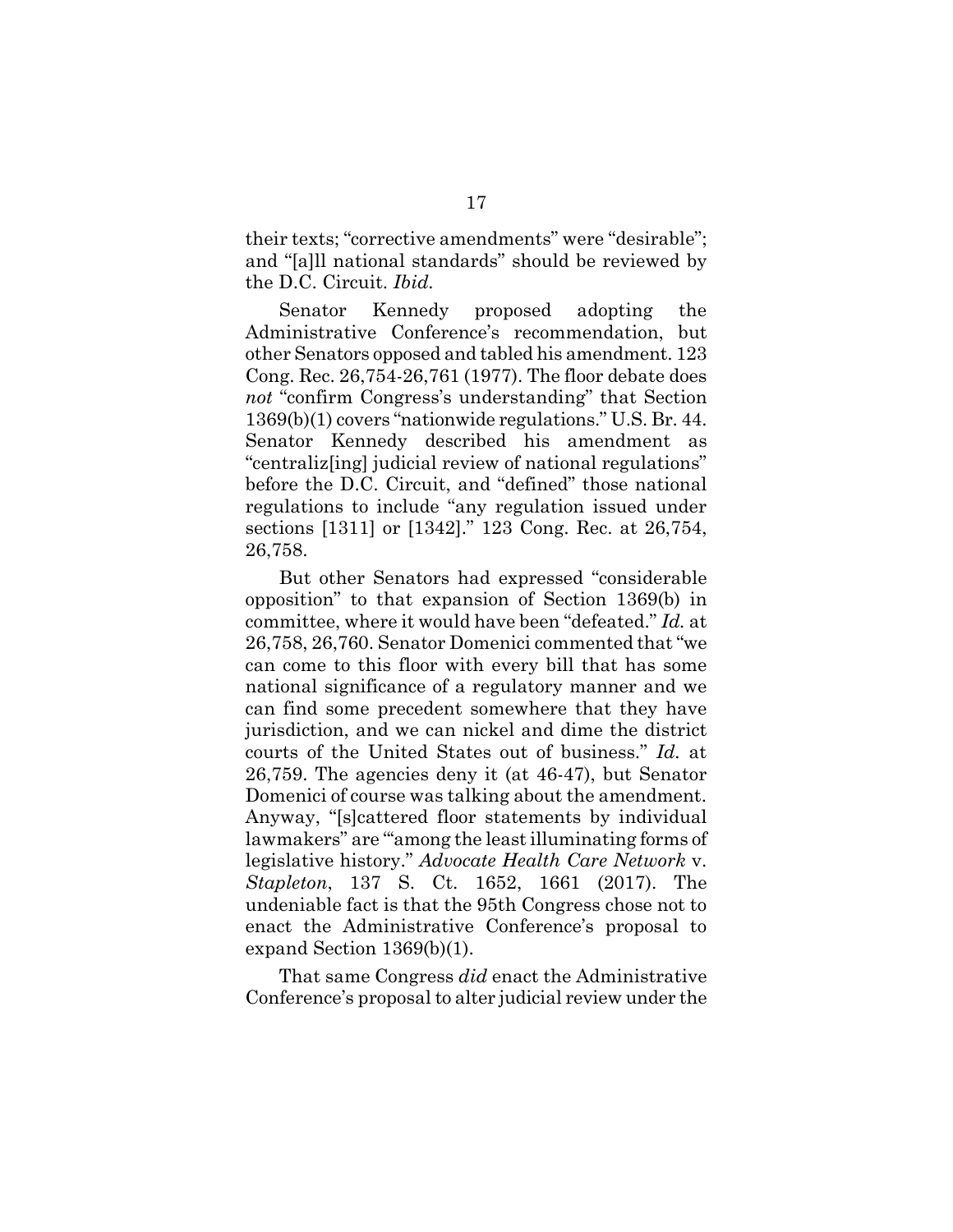<span id="page-24-10"></span><span id="page-24-9"></span><span id="page-24-2"></span>Clean Air Act. See Pub. L. 95-95, § 305(c)(1)-(2), 91 Stat. 685, 776 (Aug. 7, 1977) (broadening 42 U.S.C. § 7607(b)(1) to reach "any other nationally applicable regulations" and "any other final [EPA] action" that is "locally or regionally applicable"); *Harrison* v. *PPG Indus., Inc.*, 446 U.S. 578, 587 n.4 (1980). Congress's disparate actions confirm that Section 1369(b)(1) should be read narrowly. See NAM Br. 40, 43.

<span id="page-24-11"></span><span id="page-24-8"></span><span id="page-24-7"></span><span id="page-24-6"></span><span id="page-24-5"></span><span id="page-24-4"></span>3. 1987 CWA amendments further undermine the agencies' arguments. Those amendments expanded Subsection (E) to include limitations under Section 1345 and added Subsection (G), which covers EPA's promulgation of individual control strategies for toxic pollutants under Section 1314(*l*). Pub. L. 100-4, §§ 308(b), 406(d)(3), 101 Stat. 7, 39, 73. Section 1345 requires rulemaking to restrict the discharge of sewage sludge using Section 1342 permits. 33 U.S.C. § 1345(b), (f). Section 1314(*l*) requires "establishment of effluent limitations under section 1342" to achieve water quality standards. *Id.*  $\S$  1314(*l*)(1)(D). If the agencies were correct (at 44) that Congress understood Section 1369(b)(1) to cover "rules that govern the CWA permitting process," there would have been no need for Congress to expand Section 1369(b)(1) to include these additional rules.

<span id="page-24-0"></span>**II. Policy Considerations Favor Interpreting Section 1369(b) Textually.**

#### <span id="page-24-3"></span><span id="page-24-1"></span>**A. Interpreting Section 1369(b) Textually Promotes Jurisdictional Clarity.**

The agencies never acknowledge "the need for judicial administration of a jurisdictional statute to remain as simple as possible." *Hertz Corp.* v. *Friend*, 559 U.S. 77, 80 (2010); see NAM Br. 44-48. Their reading subverts that important goal.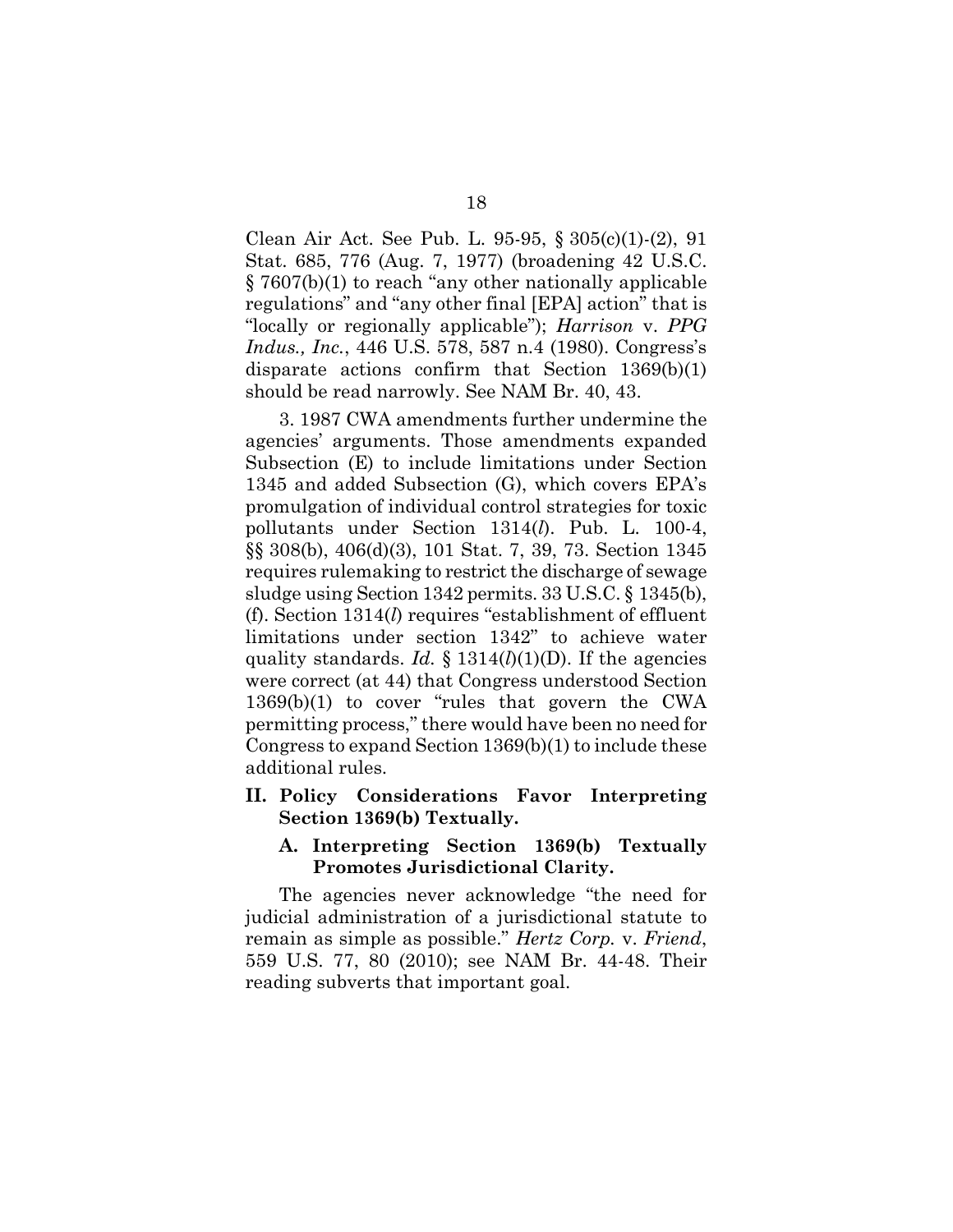The agencies ask this Court (at 17, 28) to hold that Subsection (E) "encompasses all EPA actions that impose limitations of any sort under Section 1311" or have a "legal and practical effect" on Section 1311 limitations. They offer several examples of actions that seemingly satisfy their standards but, they claim, fall outside Subsection (E)'s coverage. *E.g.*, U.S. Br. 29-30. They further ask this Court (at 31, 33) to adopt a "functional interpretive approach" under Subsection (F) that turns on what they think Subsection (F) "naturally reaches" and what is "functionally similar."

Forty-five years of experience tell us what will happen if this Court adopts those amorphous standards: "chaos." Waterkeeper Br. 6. Unsure still of which court has jurisdiction, parties will continue to file challenges in both district and circuit courts. Years will be spent litigating jurisdiction over EPA actions that fall outside Section 1369(b)(1)'s text but perhaps fall within its "manifest purposes." Pet. App. 4a. Jurisdictional doubt also will infect merits determinations, and a contrary jurisdictional decision by this Court could send the parties back to the starting gate after years of litigation.

As industry, respondent States, and most environmental parties agree, it is imperative that this Court break that cycle by reading Section 1369(b)(1) to create administrable standards. The best way to do so is by limiting Section 1369(b)(1) to its text and holding that it does not capture the WOTUS Rule.

#### <span id="page-25-0"></span>**B. A Narrow Reading Is Necessitated By Section 1369(b)'s Preclusion Provision.**

A narrow reading is necessary because Section 1369(b)'s preclusion provision creates due-process and rule-of-lenity concerns and encourages "'buckshot petitions.'" NAM Br. 48-50.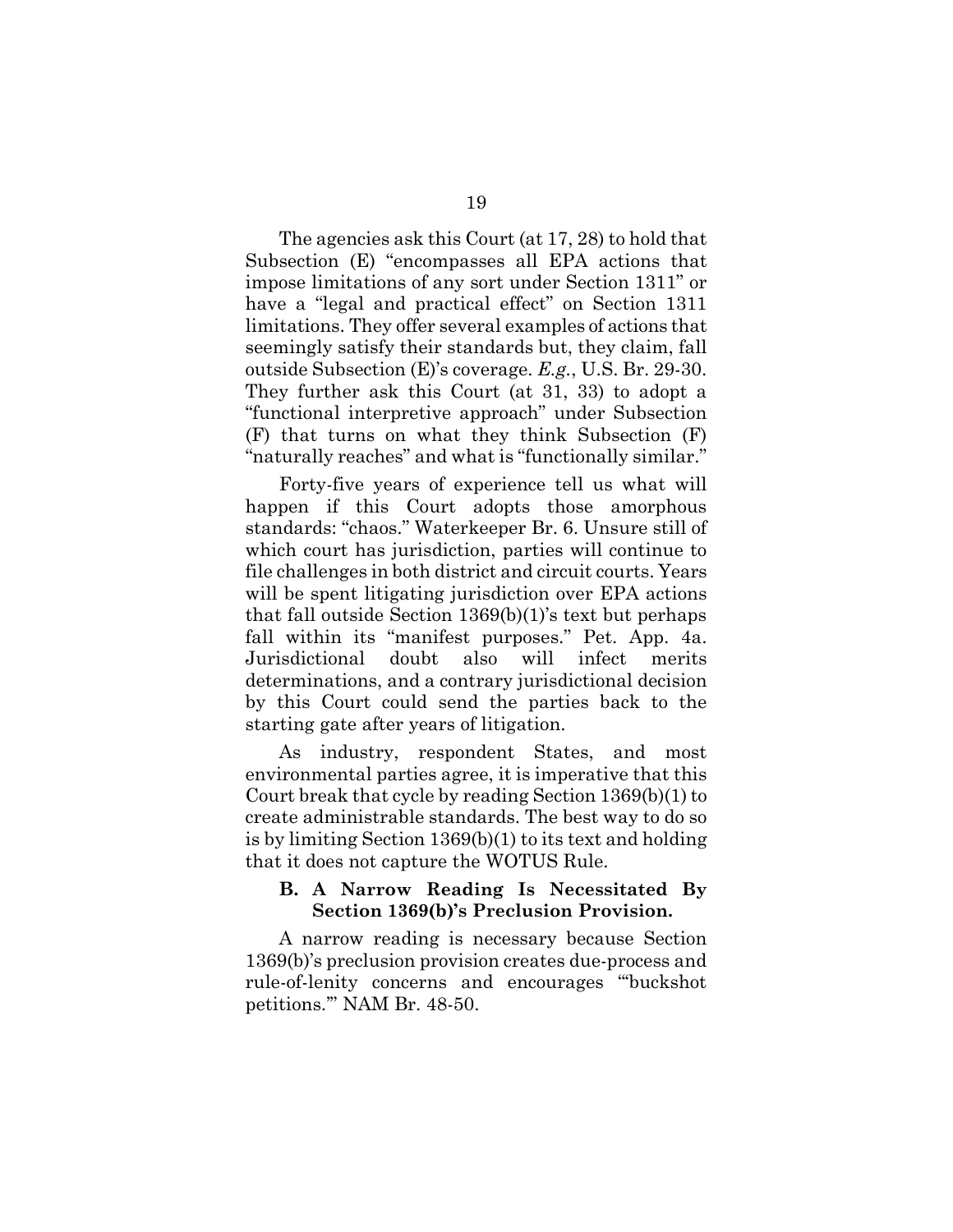<span id="page-26-0"></span>The agencies do not deny that the NAM's reading would reduce the number of protective petitions. Nor do they dispute that due-process and rule-of-lenity concerns exist. They argue (at 49) that the Court should ignore those concerns *in this case* because they will "arise" only "in a future enforcement proceeding." But "a court must consider the necessary consequences of its choice." *Clark* v. *Martinez*, 543 U.S. 371, 380 (2005). "If one of [two readings] would raise a multitude of constitutional problems, the other should prevail—whether or not those constitutional problems pertain to the particular litigant before the Court." *Id.* at 380-381. Indeed, the rule of lenity applies in civil cases *because* of potential prejudice to future criminal defendants. *Leocal* v. *Ashcroft*, 543 U.S. 1, 11 n.8 (2004). These principles require a narrow reading of Section 1369(b)(1) today to avoid prejudicing criminal and civil defendants tomorrow.

<span id="page-26-3"></span><span id="page-26-2"></span><span id="page-26-1"></span>The agencies' reliance (at 49) on *Harrison* is misplaced. There, this Court held that Congress's 1977 amendments to the Clean Air Act unambiguously conferred jurisdiction over an EPA action without considering whether that holding created constitutional concerns. 446 U.S. at 586-594 & n.9. Justice Powell explained in his concurrence that the constitutional avoidance canon did not apply because "a narrow construction" was not "possible" given Congress's unambiguous amendments. *Id.* at 594-595.

Here, Congress did not expand the CWA's judicial review provisions when faced with the same call to do so. And the NAM's interpretation of Section 1369(b)(1) is certainly "plausible," which triggers the canon. *Clark*, 543 U.S. at 380-381. Further, this Court emphasized in interpreting "waters of the United States" that it is essential to read the CWA "as written" to avoid "significant constitutional" concerns.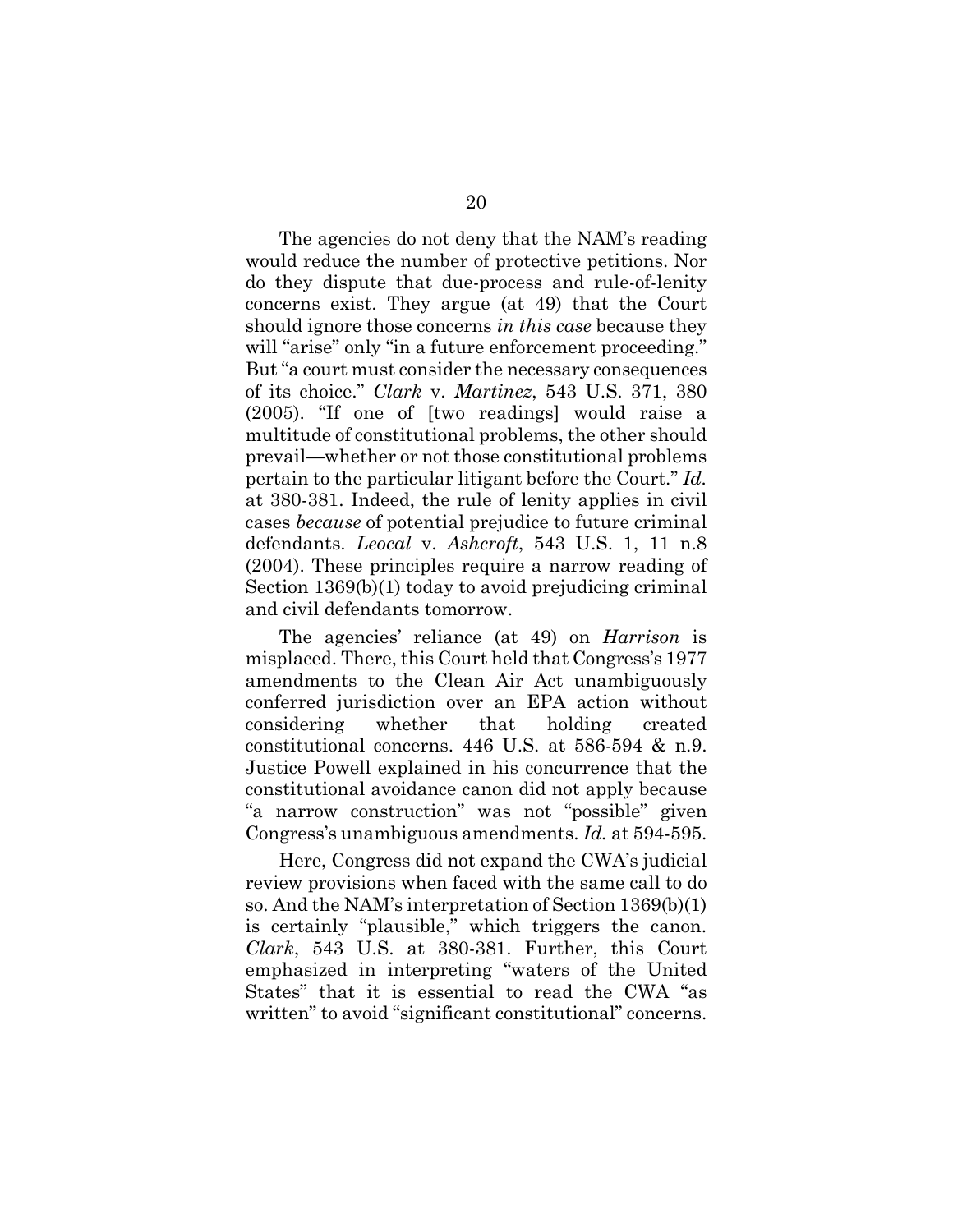<span id="page-27-1"></span>*Solid Waste Agency of N. Cook County* v. *U.S. Army Corps of Eng'rs*, 531 U.S. 159, 173-174 (2001). A textual interpretation of Section 1369(b)(1), reinforced by the avoidance canon, compels reversal.

#### <span id="page-27-0"></span>**C. A Textual Reading Offers The Benefits Of Multilateral Review Of Agency Rulemaking.**

The agencies do not deny that the NAM's reading of Section 1369(b)(1) will improve the quality of judicial decisions, increase the probability of correct dispositions, and aid this Court in its merits and case selection decisions. See NAM Br. 50-52; *du Pont*, 430 U.S. at 135 n.26 (extolling "the wisdom of allowing difficult issues to mature through full consideration by the courts of appeals").

The agencies argue (at 39) that a "Congress that placed great weight on doctrinal dialogue might have routed to district courts *all* litigation concerning EPA's administration of the CWA." The same can be said of the agencies' reading: a Congress that placed great weight on prompt review might have routed to courts of appeals *all* litigation concerning EPA's administration of the CWA. Yet Congress did not do so.

<span id="page-27-3"></span><span id="page-27-2"></span>The agencies argue (at 39 n.6) that the NAM's reading would "requir[e] duplication of the identical task in the district court and in the court of appeals." But that is Congress's *default rule* for judicial review of agency action. 5 U.S.C. § 703; 28 U.S.C. § 1331. Indeed, it is the rule in *all* litigation when district courts decide questions of law or make any other determination that appellate courts review *de novo*. As a practical matter, challengers have incentives to limit the number of suits that proceed. See NAM Br. 52-54.

There are "reason[s] why Congress would have distinguished" between "the numerical aspect of effluent limitations and the geographical aspect of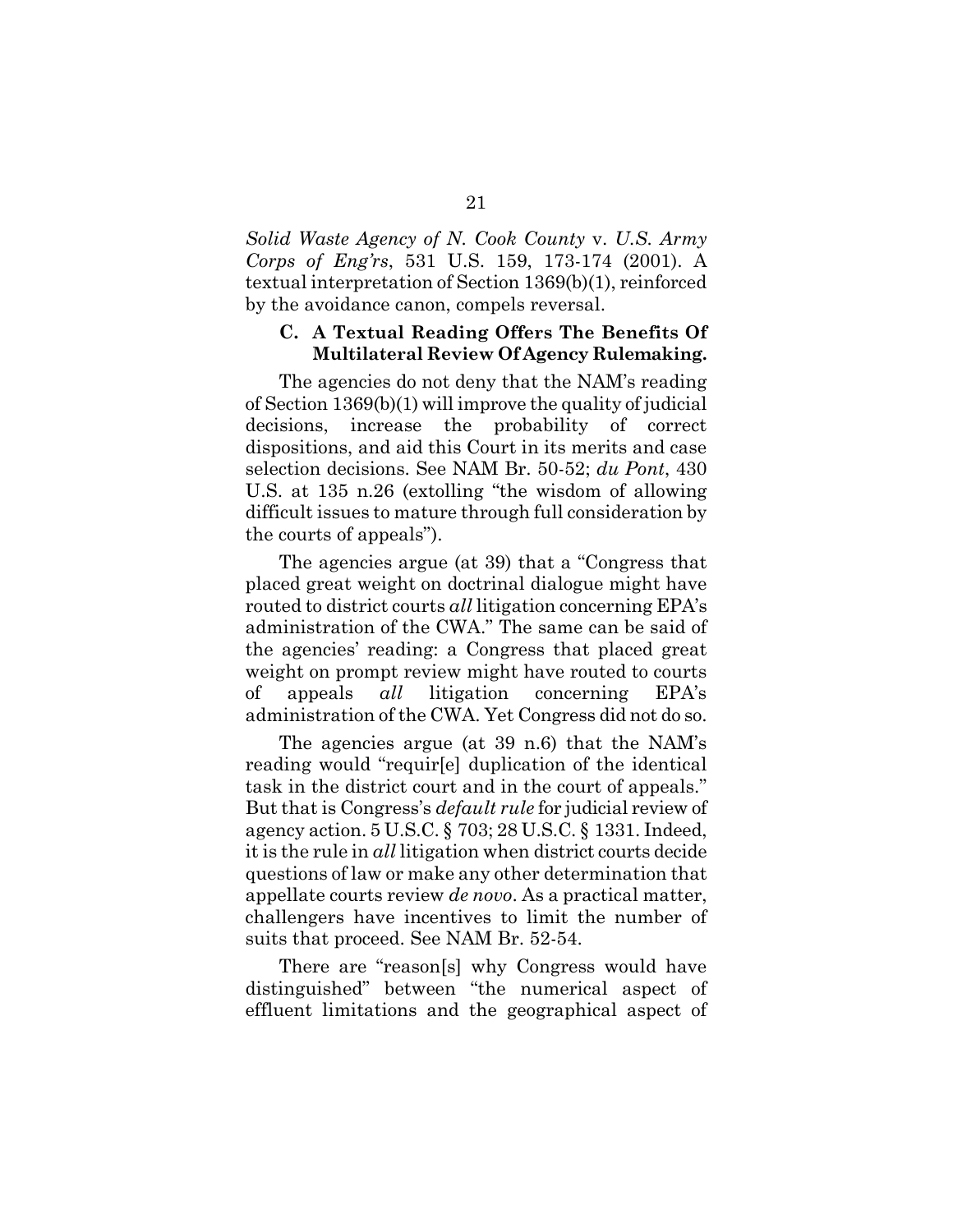those limits." U.S. Br. 39. Effluent limitations give specific notice of the restrictions that apply to a source or category of sources. The WOTUS Rule, by contrast, sets the geographic boundaries of the entire CWA. When a regulation has such profound impact on a statutory term that applies to all of the CWA's regulatory programs, Congress could rationally intend that the regulation be reviewed by district courts and sent through the regular appeals process because it is more important that judicial review be *correct* than *prompt*. The agencies would have a single panel set the law for the nation for all time, vastly increasing the probability of error.

#### <span id="page-28-0"></span>**D. The Agencies' Efficiency Arguments Are Unpersuasive.**

The agencies claim (at 4) to champion the reliance interests of "the regulated community, regulators, and the public." But the regulated community, 30 States that administer much of the CWA, and many environmental organizations *oppose* the agencies' position. EPA may think *it* benefits by narrowing as much as possible the litigation it must defend; hardly anyone else sees benefits sufficient to twist Congress's scheme of review.

<span id="page-28-1"></span>The agencies (at 48) say *Florida Power & Light Co.* v. *Lorion*, 470 U.S. 729 (1985), rejected a "presu[mption]" of district court jurisdiction whenever Congress also grants courts of appeals jurisdiction to review agency action. That is incorrect. *Florida Power* interpreted "ambiguous" judicial review provisions governing the Nuclear Regulatory Commission and stressed that jurisdiction is "governed by the intent of Congress and not by any views we may have about sound policy." *Id.* at 737, 746. "[N]owhere" in its "lengthy exegesis of those specific statutes" did this